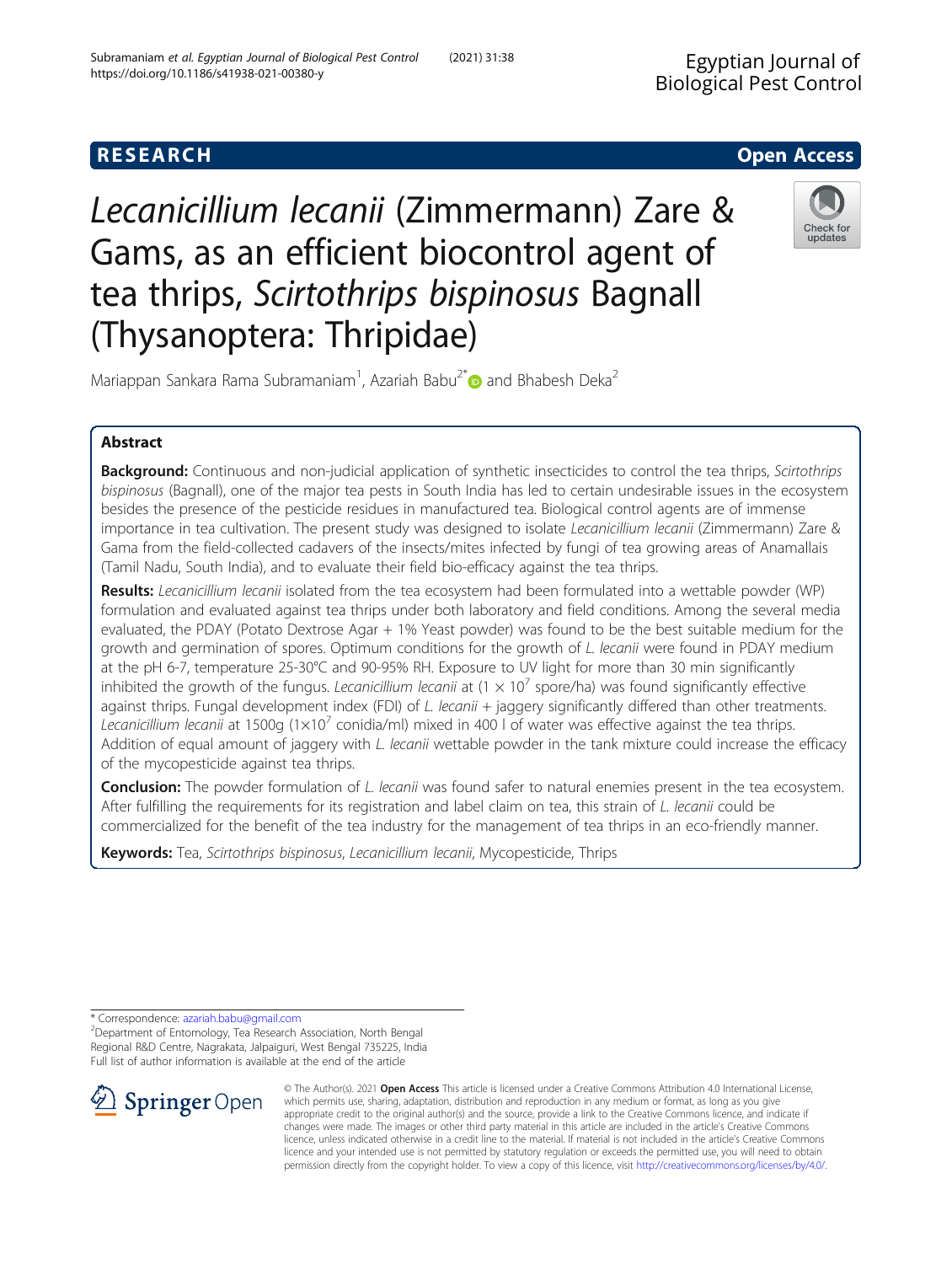# Background

The immense expanse of tea ecosystem provides an uninterrupted food supply, stable, suitable sites, and favorable microclimate for the reproduction and survival of several insect and mite pests. Over one thousand pest species have been already reported on tea plants. Among the different pests, the tea thrips, Scirtothrips bispinosus (Bagnall) (Thysanoptera: Thripidae) is an endemic species of peninsular India (Chakraborty et al. [2019](#page-12-0)). In general, thrips are phytophagous, and they attack leaves, buds, flowers, and even fruits of different plants. Nymphs of thrips do more damage than adults (Kawai [1990](#page-12-0)) because they are numerous and less mobile. It completes its life cycle within 14-20 days and duration of development mainly influenced by different weather factors, particularly temperature. Nymphs used to feed in groups, mostly along the midrib of the matured leaf, young leaves, and buds (Babu and Muraleedharan [2010](#page-12-0)). Feeding by thrips causes lacerations of tissue and makes it appear as streaks. Leaf surface becomes uneven, curled, and matty and parallel streaks appear on either side of the midrib of buds as a result of feeding, and the streaks become prominently visible when the leaf unfolds (Sanap and Nawale [1987\)](#page-13-0). Yellowing of leaf margins is the typical symptom of thrips infestation. Appropriate control measures have to be adopted for reducing the economic loss due to thrips infestation when the thrips population is around three thrips per shoot (Babu [2009](#page-12-0)). Different synthetic chemicals are being used for the control of this pest in south India, resulting in pesticide residue problem in made tea (Babu and Muraleedharan [2010;](#page-12-0) Azad et al. [2020](#page-12-0)). Several species of natural enemies were reported to regulate the population of thrips in different cropping systems. Furthermore, the intensive use of pesticides will adversely affect the natural enemies in tea ecosystem. Because of these problems, sustainable yield production by adopting pest management techniques in an eco-friendly way is gaining momentum.

Entomopathogenic fungi (EPF) are considered as an efficient biological control agent, with their broad host range. These fungi have the attractive feature of infection by contact, and the penetration mediated control (Nadeau et al. [1996\)](#page-12-0). Approximately with 750 species over 100 genera, these fungi include a heterogeneous group were reported from various insects. Many of them proffer an immense potential in the management of pests (as Beauveria spp., Metarhizium spp., Verticillium spp., Nomuraea spp., and Hirsutella spp.) (Annamalai et al. [2016\)](#page-12-0). A thorough assessment of those valuable fungi may show the way to lucrative utilization in microbial control programs (Burges [1998\)](#page-12-0).

Lecanicillium lecanii (Zimm.) (Hypocreales: Cordycipitaceae) synonym Verticillium lecanii (Zimm.) commonly known as "white halo fungus" is known to cause mycosisin insects. As far as, the use of biopesticides in tea crops is a concern, most of the bio-pesticides are developed from other than tea ecosystems (outsourced) and are substandard as well. The use of such bio-pesticides has not been serving the purpose up to the mark and increasing the production cost, as well.

Therefore, the present study was designed to isolate L. lecanii from the soil of tea growing areas of Southern India and to study its field efficacy against the tea thrips by using its liquid formulations.

### Methods

### Collection and laboratory culture of tea thrips

Adults and nymphs of thrips were collected from the tea fields of experimental plots of UPASI (United Planters' Association of Southern India) (25.5° 55′ 0″ N, 87.5° 54′ 0″ E longitude) in India. Insects were released into a rearing chamber (a glass chimney of  $(15\times16 \text{ cm}^2)$  provided with young tea shoots (each of 3 leaves and a bud) kept in small glass vials containing water. The culture of thrips was maintained in different wooden cages and glass chimneys in laboratory conditions (26  $\pm$  3 °C; 80  $\pm$ 3% RH; 17L:7D photoperiod) on a susceptible tea clone, UPASI 17. Fresh tea leaves were provided on every alternate day as food. The susceptible cultures of insects maintained for more than 30 generations (from F1 to F30 without exposure to any pesticides) were utilized for different bio-efficacy evaluations.

### Isolation and identification of entomopathogenic fungi

Extensive surveys were carried out in the tea gardens of the Anamallais (Tamil Nadu, Coimbatore District, South India) during 2015-2016. The field-collected cadavers of the insects/mites infected with fungi were used for isolation. For isolation of entomopathogens, PDA (potato dextrose agar) medium sterilized at 121 °C, 15 psi for 20 min was used. To isolate the fungi, the field-collected insects were sterilized by 5% NaClO and in 70% ethanol for 3 min and rinsed with sterile water for many times.

The diseased specimens were crushed in a Petri dish in a sterile condition, and a portion was transferred to a culture plate that contained the chosen medium and kept under constant observation for monitoring growth and development. The organisms were sub-cultured after 5 days for obtaining the pure culture. From the pure culture, slants of individual culture were prepared, and morphological characteristics of conidia and mycelium were observed under the microscope. Following Atlas of Entomopathogenic Fungi, the initial identification of fungi was made (Samson et al. [1988\)](#page-13-0). Finally, the identified specimens were confirmed by molecular analysis carried out at Agharkar Research Institute, Pune, Maharashtra, India.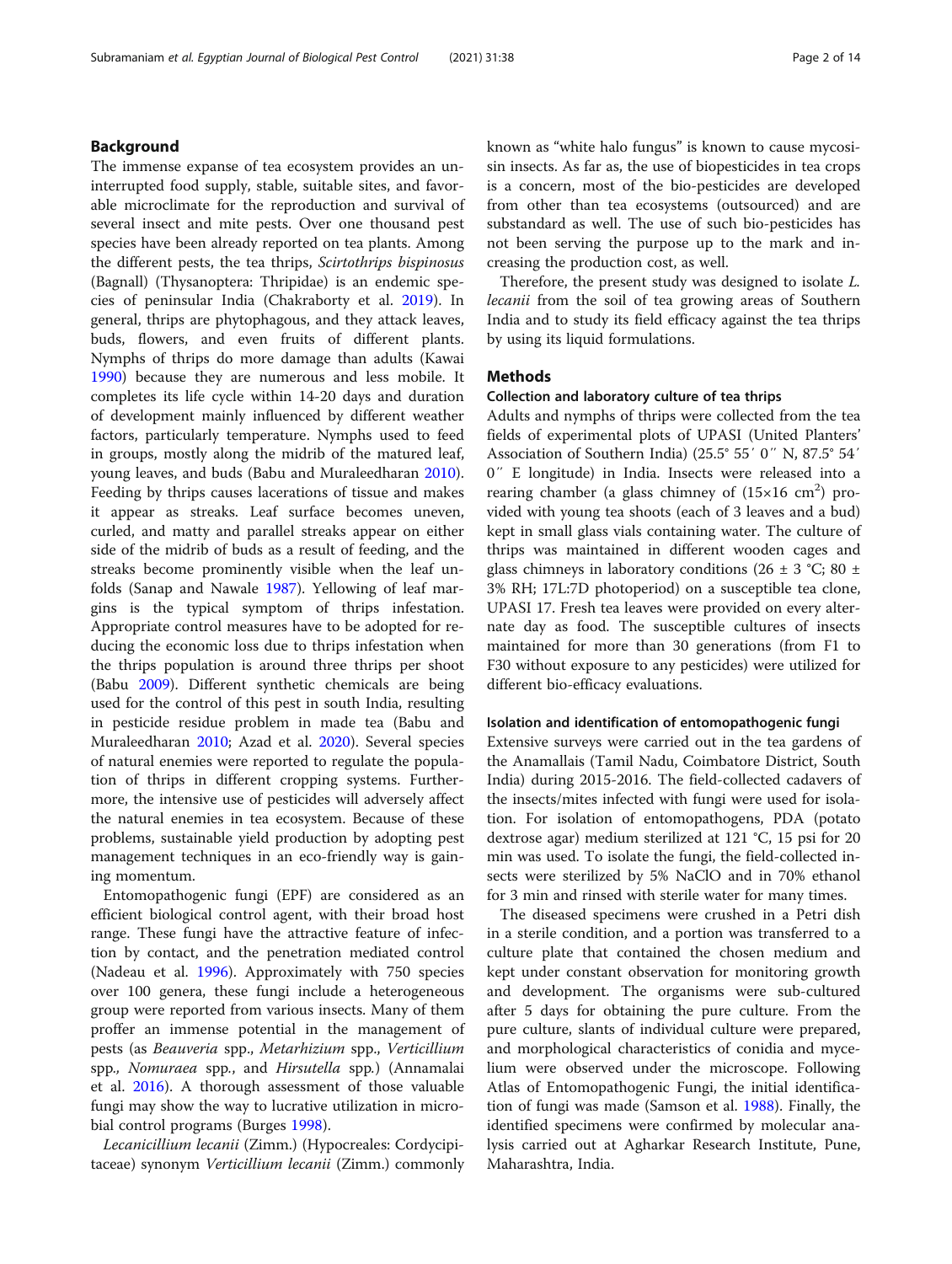# Biomass and conidial production

The biomass of the fungal isolate was determined using 100ml of sterile PDA amended with 1% yeast media. The liquid medium was inoculated using 1ml of fungal spore suspension  $(1\times10^7$  spores/ml) and incubated at 25+1°C, 75±2% RH and 14L: 8D photoperiod for 7 days in a growth chamber. To enumerate the biomass production, culture was agitated robustly and filtered, using Whatman filter paper after 7 days of growth. The same was dried at 40-45°C in an oven until it reached a constant weight. The biomass production observations were recorded in triplicate independent experiments.

The amount of conidia produced by the fungal isolate was evaluated on the 5th- and 8th-day-old cultures. A fungal culture of 1 cm diameter was suspended in sterile distilled water (5 ml) containing Tween-80(0.05% v/v). The conidia were harvested using a camel hairbrush and homogenized the suspension for 10 min on a magnetic shaker. Using the hemocytometer, the conidia were quantified, and the average number per milliliter was determined by following the formula of Lipa and Slizynski's [\(1973\)](#page-12-0):

 $C = (Cc) (4 \times 1060Df)/80$ 

where C=number of conidia/ml, Cc=number of conidia counted, and Df =dilution factor.

Maintenance of fungal cultures and inoculum production A loopful of inoculum from subcultured plates of L. lecanii was transferred to PDA and maintained as a pure culture. The fungus was cultured for 10 days at room temperature (26  $\pm$  2°C) on sterilized PDA medium for laboratory studies. Using a small sterile metal spatula, conidia from the medium were harvested after complete sporulation and air-dried under laminar airflow, which was later stored in a small airtight screw cap vials (10 cm  $\times$  2.5 cm diameter) in the refrigerator at 4 °C for further studies. By plating technique, colony forming units (CFU) were estimated. After necessary serial dilutions, spore count was made under a phase-contrast microscope, using a double rolled Neubauer's hemocytometer. For further studies, the required dilutions were made to obtain the required concentrations.

# Laboratory bioassays of L. lecanii against 2nd instar nymphs of thrips, S. bispinosus

A total of 10 individuals of thrips (2nd instar nymphs) were released onto the fresh tea shoots, and the cut ends of the shoots were wrapped together by a piece of wet cotton. These shoots were kept in Petri dish (9 cm dia.) containing a round strips of tissue paper at the bottom. Treatment details were T1—L. lecanii (3.75 g/l), T2—L. lecanii + jaggery (for enhancement of the germination of L. lecanii) (3.75 g/l each), T3—Biocatch (commercial formulation of V. lecanii) (3.75 g/l), T4—Biocatch (commercial formulation of *V. lecanii*) + jaggery  $(3.75 \text{ g/l})$ each), T5—NKAE @ 5%, and T6—Quinalphos 25 EC (Organo-Phosphatic insecticide) (2.5 ml/l). Neem Kernel Aqueous Extract (NKAE at 5%) was prepared, and spraying was done as described by Babu et al. ([2008a](#page-12-0)). Using a glass atomizer, the spray fluids (T1 to T6) were sprayed on the shoots. Tea shoots with the 10 individuals of thrips were sprayed by distilled water and kept as control, and the bioassays were conducted using 5 replications. The treated tea shoots were kept in the round plastic containers sealed with transparent tape. The experiments were monitored at 24 h interval for 4 days for the mortality, and the percentage of bio-efficacy was calculated, and the corrected mortality was obtained using Abbot's formula (Abbott [1925](#page-12-0)). Dead thrips were transferred to Petri dishes lined with moist filter paper for 5 days to observe mycosis for confirmation of their death by microscopic examination of mycelial growth on the surface of the thrips nymphs.

# Assessment of the pathogenicity of L. lecanii conidial suspension

For assessment of the pathogenicity of *L. lecanii* strain against 2nd instar nymph of thrips, the prepared conidial suspensions of fungus were used by adopting the following different methodologies (direct spray, dipping, and leaf exposure methods).

A total of 10 individuals of 2nd instar nymphs of S. bispinosus were transferred on tea leaves kept in sterile Petri dish (9cm in diameter) and were sprayed by 3 ml conidial suspension of fungus (1×10<sup>7</sup> conidia ml<sup>-1</sup>) using a fine atomizer.

A piece of tea leaf (4 cm<sup>2</sup>) was placed in a Petri dish and was used for this experiment. Three milliliters of conidial suspension (1×10<sup>7</sup> conidia ml<sup>-1</sup>) was sprayed on each side of the leaf. The treated leaf materials were dried for 20-30 min on a clean laboratory bench. After that these leaves were provided to thrips for feeding for 24 h.

A leaf containing a group of thrips nymphs (10 numbers) was dipped in a 3 ml conidial suspension  $(1\times10^{7})$ conidia ml−<sup>1</sup> ) for 10 s and kept on a sterile Petri dish. After treatment, nymphs were maintained on a sterile Petri dish and were provided untreated leaves for feeding. Similarly, nymphs were provided by leaves treated with sterile distilled water containing a drop of Tween-80, served as control. The experiment was performed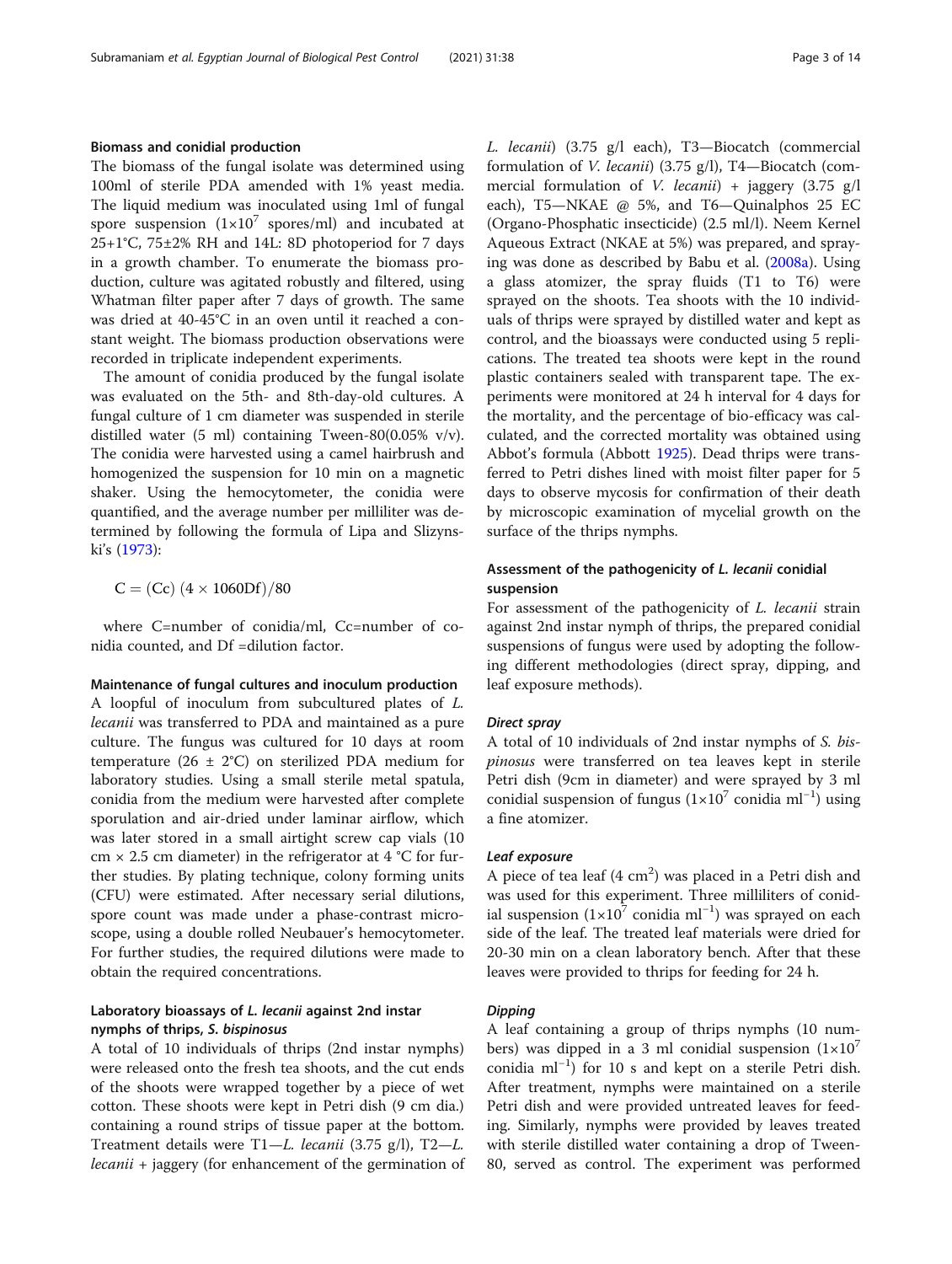with 5 independent replications. The treatments were prearranged in factorial design consisting of 4 conidial concentrations and 3 exposure methods, and all the treatments were maintained at 25±1 °C. Mortality of thrips was observed at 24 h interval for 4 days using stereomicroscope (Olympus 1220; ×10). Dead insects were transferred on a moist Petri dish to observe the fungal growth.

# Multiple-concentration bioassays of L. lecanii against thrips, S. bispinosus

A liquid suspension of the fungal strain L. lecanii was prepared for bioassays. The conidial suspension was mixed in 20 ml of liquid culture (2% sucrose and 5% peptone) containing 1 mg of the talc powder in 50 ml of water taken in conical flasks and incubated for 48 h in a rotary shaker (100 rpm). Before the application, the produced conidia from the formulations were examined for viability by spreading 0.01 ml of the culture onto PDYA medium. A stock of  $1\times10^8$  conidia/ml was prepared, and 5 different concentrations  $(1 \times 10^4, 1 \times 10^5, 1 \times 10^6, 1 \times 10^7,$ and  $1\times10^8$  conidia/ml) of conidial suspension were prepared in an aqueous solution containing  $0.05\%$  (v/v) of Tween 80 as the method of Butt and Goettel ([2000](#page-12-0)). These suspensions were sprayed on tea leaves containing 10 thrips. The leaves sprayed with Tween-80 (0.05%) solution alone served as control. The thrips mortality rates were recorded, normalized with the natural mortality as observed in control (Abbott [1925](#page-12-0)).

#### Fungal development index (FDI)

The level of growth for *L. lecanii* on the nymphs and adult thrips were assessed as FDI. All assays were rated daily either until sporulation of fungus on the insect host or eclosion of the adult thrips. Control was used to assess the quantity of nymphs, and adult thrips emerged from these assays. Each nymph was assessed separately, under a compound light microscope, and the stage of fungal development on the nymphs and adult was recorded using the FDI.

### Micro-plot field study

To evaluate the efficacy of L. lecanii against tea thrips, a micro-plot field trial was conducted in Paralai Tea Estate, Valparai (Coimbatore District, Tamil Nadu, India), The Anamallais. During the study period, the meteorological data were recorded. Treatments included were (1) L. lecanii W.P. at 1500 g/ha,  $(2)$  L. lecanii + Jagerry at both 1500 g/ha, (3) Biocatch at 1500 g/ha, (4) Biocatch at 3000 g/ha, (5) NKAE at 5.0%, (6) the recommended standard insecticide (Quinalphos 25 EC) at 1000 ml/ha, and (7) untreated control. Plots with ETL above 3% were selected and labeled based on treatments and replications. A hand-operated knapsack sprayer was used for spraying. To completely drench the bushes, special care was taken for better coverage and control. Thrips populations were assessed at weekly interval by collecting 10 shoots (3 leaves and a bud) at random from 10 bushes at each plot. Data were analyzed and the corrected percentage efficacy calculated according to Handerson and Tilton ([1955](#page-12-0)) formula.

$$
Corrected\ mortality \% = 1 - [(Ta/Cb) \times (Tb/Ca)]
$$
  
 
$$
\times 100
$$

where Tb and Cb represent the population density before treatment (pre-treatment) and Ta and Ca represent density after treatment in treated and control plots, respectively.

### Large scale field study

Two large scale RBD field trials were carried out at estates in Paralai estate, Valparai (Coimbatore District, Tamil Nadu, India), The Anamallais (26° 54′ 0″ N, 88° 55′ 0″ E longitude), during two different seasons. The study was conducted in RBD (randomized block design) with 7 treatments, each replicated in 3 plots. Each plot contained 100 bushes. Spraying was carried out by maintaining a spray volume of 400 l/ha, as mentioned above in the micro-plot study. Both the pre- and posttreatment assessments were recorded as in a similar way described in the micro-plot study. Data were analyzed, and ANOVA was calculated.

# Enhancement of virulence of L. lecanii with the addition of the additives

Seven commonly available vegetable oils were used to find out the impact on the condition and the growth of mycelia of L. lecanii. By following the poisoned food technique method, every 100 ml of sterilized PDA media was amended with 0.2% concentration (v/v) of selected vegetable oils, viz., groundnut oil (Arachis hypogaea L. Fabales: Fabaceae), sunflower (Helianthus annuus L. Asterales: Asteraceae) oil, coconut oil (Cocos nucifera L. Arecales: Arecaceae), paraffinic oil, neem oil (Azadirachta indica A. Juss. Sapindales: Meliaceae), and castor oil (Ricinus communis L. Malpighiales: Euphorbiaceae) under aseptic conditions. PDA medium without any oil was used as control. In a sterilized Petri dish, the media were poured for solidification. Using a cork borer, an isolate of L. lecanii grown on PDA for 2 weeks was cut into an 8-mm disk. The block was inverted and transferred onto the center of the vegetable oil + PDAamended Petri dishes, placed gently on the surface of PDA, and then incubated at  $25\pm1^{\circ}C$ , 65 R.H. and a photocycle of 16 L: 8 D in a BOD incubator. Individual plant oil and the wetting agent were considered as a treatment, and each treatment was replicated 3 times.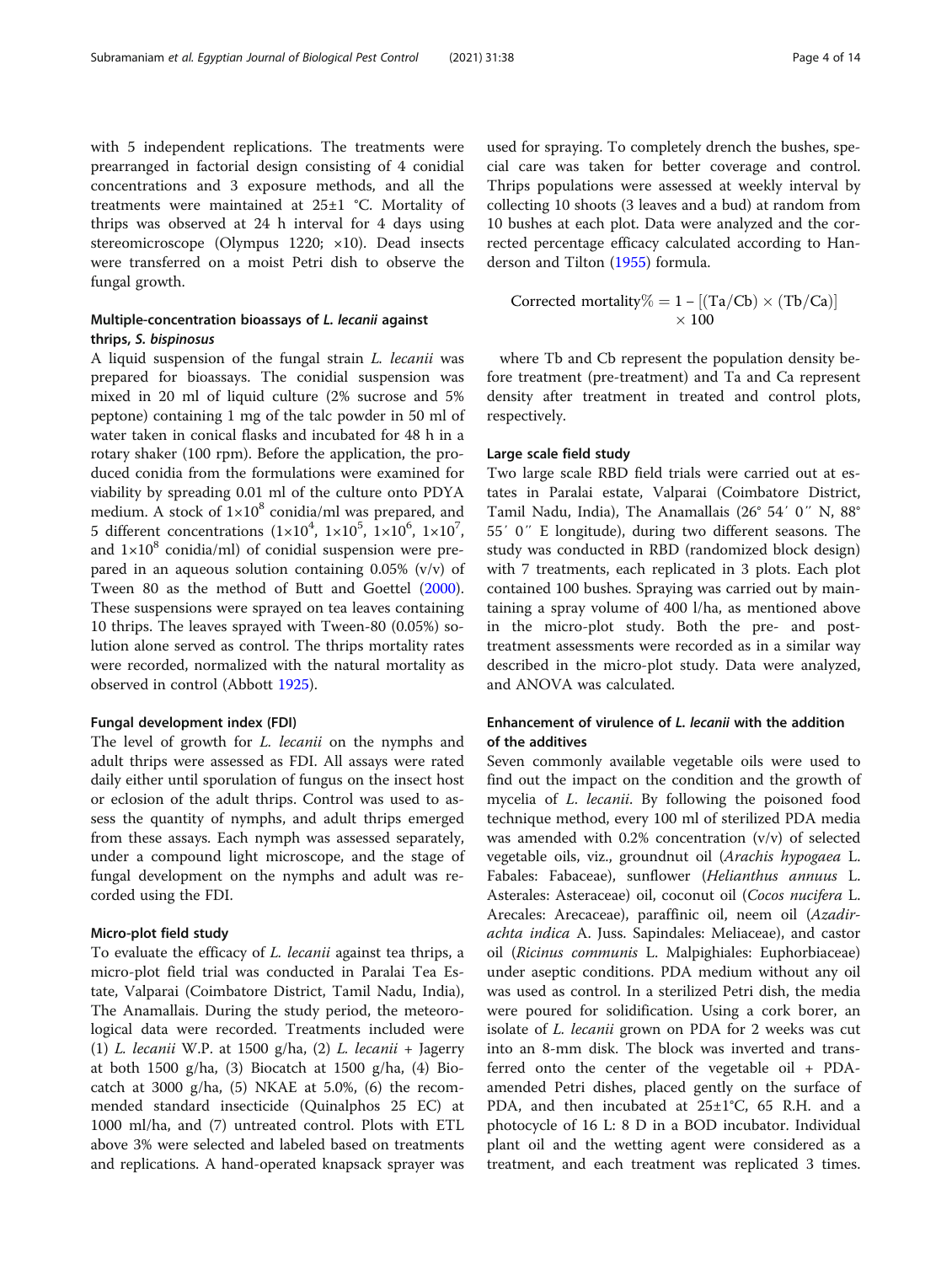The effectiveness of *L. lecanii* was determined by measuring the radial growth of L. lecanii on the 5th, 10th, and 15th days after inoculation. Colony growth, spore germination, and conidial production were studied.

### Effect of L. lecanii on natural enemies of thrips

Laboratory bioassays were conducted to study the infectivity of the fungal isolate, *L. lecanii* on the selected natural enemies present in the tea ecosystem, viz., Oligota pygmaea S. (Coleoptera: Staphylinidae), Stethorus gilvifrons M. (Coleoptera: Coccinellidae), Mallada boninensis O. (Neuroptera: Chrysopidae), and Neoseiulus longispinosus E. (Mesostigmata: Phytoseiidae). The predators were collected from the tea gardens at The Anamallais and were reared in the laboratory. Larvae of the respective predators were used for the study. Experiments were carried out by using a spore concentration of  $(1 \times 10^7)$ spores/ml)  $(1 \times 10^7 \text{ CFU/g}$  in case of talc powder). All the experiments were replicated 3 times using 10 insects per treatment. Test insects sprayed with 0.05% Tween-80 solution served as control. Observation on mortality, pupation, adult emergence, and mycosis were recorded. Different methodologies were adopted in respect to each experiment, viz., (1) dipping of larvae in talc formulation (dip larva method), (2) dipping of larvae in spore suspension, (3) allowing of larvae to crawl on dried spore suspension (dry film method), (4) spraying L. lecanii talc powder on the larvae, and (5) dipping of larvae in only 0.05% Tween-80 solution as a control.

# Results

### Isolation and identification of entomopathogenic fungi

Frequent surveys on the incidence of the insect mycopathogens were carried out in The Anamallais, Coimbatore District, Tamil Nadu. The cadavers of tea thrips collected throughout the survey, which was brought to the laboratory and isolated the fungi in PDA medium. A total of 6 strains were isolated, and among them, L. lecanii was found to be the most predominant and infecting tea thrips, S. bispinosus. Based on the microscopic observation and colony characteristics were identified and later their taxonomic determinations were confirmed at Agarkar Research Institute, Pune, India.

# Biomass, conidial production, maintenance of fungal cultures, and inoculum production

Lecanicillium lecanii exhibited a significant variation concerning the time taken for spore yield, colony diameter, sporulation, and time taken to cover the given diet for mass production (Table 1). Colonies incubated for 10 days on PDA were white to cream, and thin cottony with reverse colorless to pale or deep yellow. The conidiophores of L. lecanii were erect and verticillate with loose whorls of phialides conidiogenous cells, which mostly awlshaped and sometimes to some extent inflated at the base. Conidia were hyaline, single-celled, produced in slimy heads, and smooth-walled (Fig. [1](#page-5-0)). The results revealed, more than 90% of spore germination on the surface culture after 24 h cultivation, but the spore germination ratio estimated was only about 50-60% in the submerged culture, with a mean germination percentage of 3.6% (spore 96.4  $\pm 3.5\%$ , *n*=3) (Table 1).

Mycelial growth became noticeable on the nymphs 24 h after death. Quick augment of spore production occurred between the 3rd and 7th days. The highest spore production occurred after the 7th day. Sporulation on S. bispinosus was directly proportional to RH, and the lowest limit was 75%. However, L. lecanii isolated from thrips recorded a maximum spore yield  $(3.2 \times 10^7)$  and took the minimum time (8.21±0.42 days) to cover the entire medium. Germination rate  $(GT_{50})$  of L. lecanii was 9.5 h (Table 1).

# Laboratory bioassays of L. lecanii against 2nd instar nymphs of thrips S. bispinosus

The present study highlighted the fact that the entomopathogenic fungus, L. lecanii (UPASI TRF strain) was capable of causing considerable mortality of thrips. The 2nd instar nymphs of the thrips were highly susceptible to the fungal pathogen (57.5% mortality). The mortality increased to 70% when jaggery was added (Fig. [2](#page-5-0)).

# Assessment of the pathogenicity of L. lecanii conidial suspension

In this context, 3 different bioassays, namely, direct spray, dipping, and leaf exposure methods, were carried out to evaluate the efficacy of L. lecanii against 2nd instar nymphs of tea thrips. The cumulative percent mortality significantly varied with different bioassays with direct spray yielding high mortality (66% at  $1\times10^8$  conidia/ml), followed by a dipping method (62% at  $1\times10^8$ ) conidia/ml) and leaf exposure method (58% at  $1\times10^8$  conidia/ml) (Table [2](#page-6-0)).

|         |  |  | <b>Table 1</b> Morphological and cultural characters of Lecanicillium |
|---------|--|--|-----------------------------------------------------------------------|
| lecanii |  |  |                                                                       |

| White            |
|------------------|
| 19.0             |
| 1.5              |
| 3.2              |
| $8.21 + 0.42$    |
| 9.5 <sub>h</sub> |
|                  |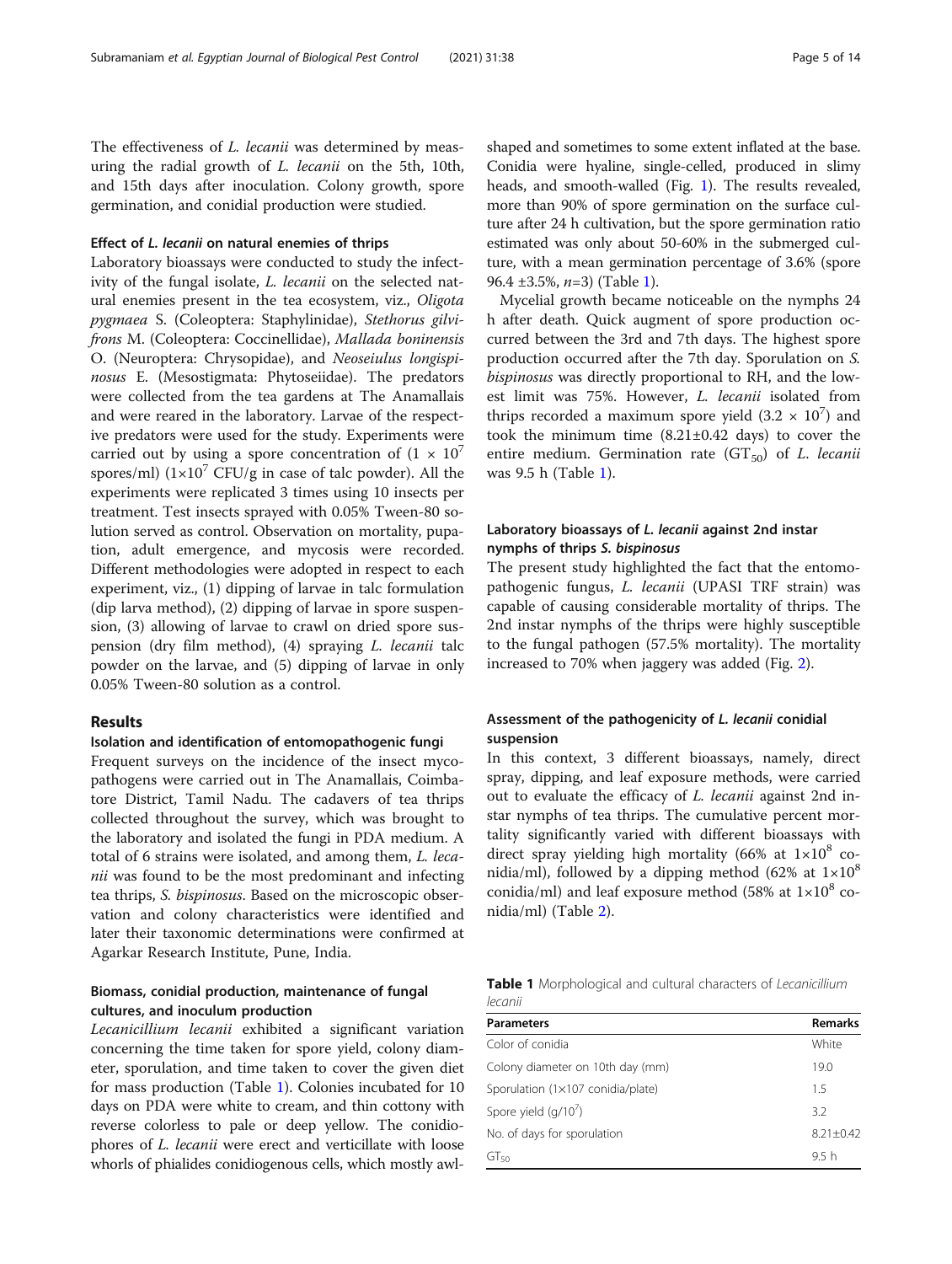<span id="page-5-0"></span>

# Multiple-concentration bioassays of L. lecanii against thrips, S. bispinosus

To find out the optimum dose of L. lecanii for the control of thrips, the multiple-dose bioassays were carried out against the 2nd instar nymphs and adult of S. bispinosus. The results showed that *L. lecanii* caused varying degrees of mortality of nymphs and adults (62 and 60) and (44 and 42) percent at the concentrations of  $(1\times10^8$  and  $1\times10^7$  spore/ml), respectively. However, low concentration  $(1\times10^5 \text{ spore/ml})$ caused only 46% mortality (nymphs) and 26% (adults) (Fig. [3\)](#page-6-0).

#### Fungal development index (FDI)

Fungal development index (FDI) significantly differed with the treatments (DF 2, 27  $F=$  6.778 at  $p=5\%$ ) (Table [3](#page-7-0) and Fig. [4](#page-7-0)). Among the 3 treatments, conidiogenesis occurred only in the treatment of L. lecanii with jaggery (FDI value: 2.6 on the 8th day), followed by L. lecanii with Tween-80 (FDI value 2.2). However, there was no marked difference between these two treatments. Lecanicillium lecanii alone showed the minimum FDI value of 1.7. The nymphs of S. bispinosus began succumbing to the fungus 2 days after spraying in all the treatments. Nymphal mortality was 100% (FDI value 1.5) in T1, followed by T2 and T3 (FDI value 1.7).

### Micro-plot field study

Findings of the micro-plot experiment also revealed that the application of *L. lecanii* WP at 1500 g/ha and NKAE at 5.0% significantly reduced the population density of thrips than the untreated control (Fig. [5](#page-8-0)). Post-treatment assessment indicated that the density of thrips was significantly reduced, in plots treated with quinalphos and L. lecanii when compared to that of the untreated control. Between the treatments, the local strain was found to be more effective than the commercial formulation (Bio catch).

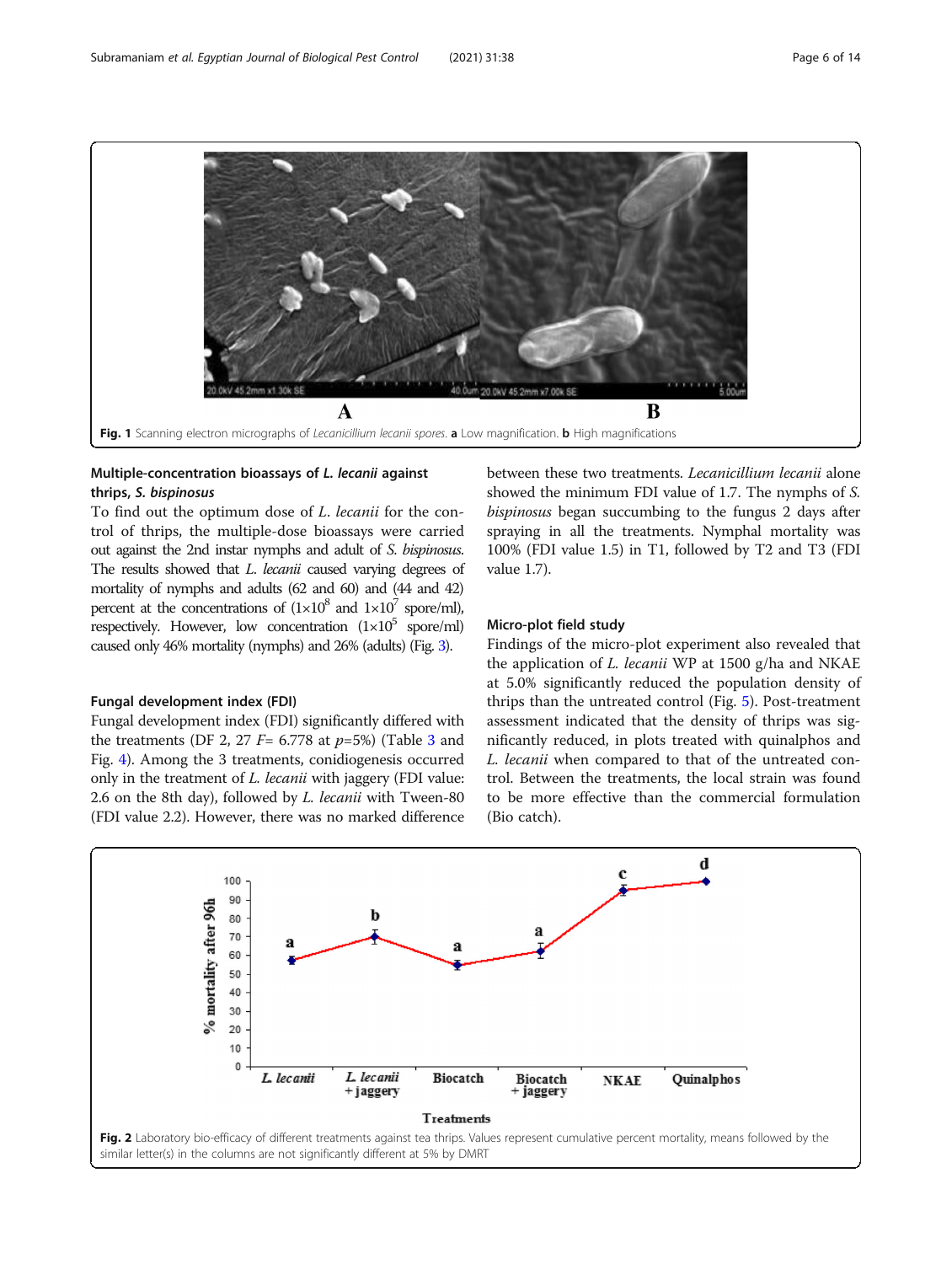| <b>Bioassay</b> | Cumulative percent mortality after 96 h of infected thrips by Lecanicillium lecanii at different concentrations (conidia/ml) |                 |                 |                 |  |  |  |
|-----------------|------------------------------------------------------------------------------------------------------------------------------|-----------------|-----------------|-----------------|--|--|--|
| type            | $1\times10^5$                                                                                                                | $1\times10^6$   | $1\times10^7$   | $1\times10^8$   |  |  |  |
| Direct spray    | 48 <sup>b</sup>                                                                                                              | $54^{\circ}$    | 62 <sup>a</sup> | 66 <sup>a</sup> |  |  |  |
| Leaf exposure   | 32 <sup>a</sup>                                                                                                              | 48 <sup>a</sup> | 56 <sup>a</sup> | 58 <sup>a</sup> |  |  |  |
| Dipping         | 46 <sup>b</sup>                                                                                                              | 52 <sup>a</sup> | 60 <sup>a</sup> | 62 <sup>a</sup> |  |  |  |
| $CD$ at $5%$    | 3.10                                                                                                                         | 2.74            | 1.83            | 2.74            |  |  |  |
| SE $(\pm)$      | 7.14                                                                                                                         | 6.32            | 4.21            | 6.32            |  |  |  |
| CV(% )          | 14.74                                                                                                                        | 10.67           | 6.15            | 8.83            |  |  |  |

<span id="page-6-0"></span>Table 2 Different laboratory bioassays adopted against tea thrips nymphs

Figures followed by the same alphabets in a vertical column are not significantly different at 5% level (DMRT F test,  $p > 0.05$ )

#### Large-scale field study (season I)

This field study revealed that application of both L. lecanii W.P. and NKAE could significantly reduce thrips population. Pre-treatment population of thrips ranged from 251 to 260 individuals/75 shoots (Table [4\)](#page-8-0). After 3 sprays at fortnight intervals, thrips population came down from 260 to 21 individuals in L. lecanii W.P. at 1500 g/ha; 258 to 13 individuals in  $L$ . lecanii W.P. + Jaggery at 1500 g; 251 to 20 individuals in L. lecanii W.P. at  $1500$  g/ha + Tween 80; 260 to 32 individuals in NKAE at 5%; 253 to 20 individuals in NKAE at 7.5%, and 250 to 11 individuals in Quinalphos at 1000 ml/ha.

#### Large-scale field study (season II)

In this study, before spraying, the thrips population was counted which ranged between 376 and 384/75 shoots (Table [5](#page-9-0)). But their densities declined after the spraying, in chemical insecticides, biopesticide NKAE, and L. lecanii treatments than the untreated control. However, there was a significant difference in the efficacy among all the treatments. A decrease in the thrips population was higher in L. lecanii + Jaggery, L. lecanii + Tween-80, and quinalphos treatments. Addition of jaggery to the L. lecanii W.P. yielded better results.

# Enhancement of virulence of L. lecanii with the addition of the additives

During the first 5 days, maximum mycelial colony diameter of 11.33 mm was recorded in neem oil-amended PDA, followed by 10 mm in coconut oil (Table [6](#page-9-0)). The lowest results were obtained by groundnut oil and paraffinic oil, which were not compatible in comparison with the control. Similarly, during the 5th and 10th days, the maximum mycelial growth in terms of cumulative growth of colony diameter of 20.33 mm was observed in neem oil, indicating high compatibility with the fungus, followed by coconut oil and castor oil, which were significantly different from each other. Still, the cumulative mycelia growth was significantly more than the control. Sesame oil was non-compatible with the fungus, showing slow growth rate. At the 15th day, neem oil was found to enhance mycelial growth to the maximum: 22 mm, followed by 21.33 mm in coconut oil and 21 mm in groundnut oil vs. 18 mm in control. The spore germination was high in neem oil (93%) and coconut oil (92.33%) and control (91%). The spore germination was

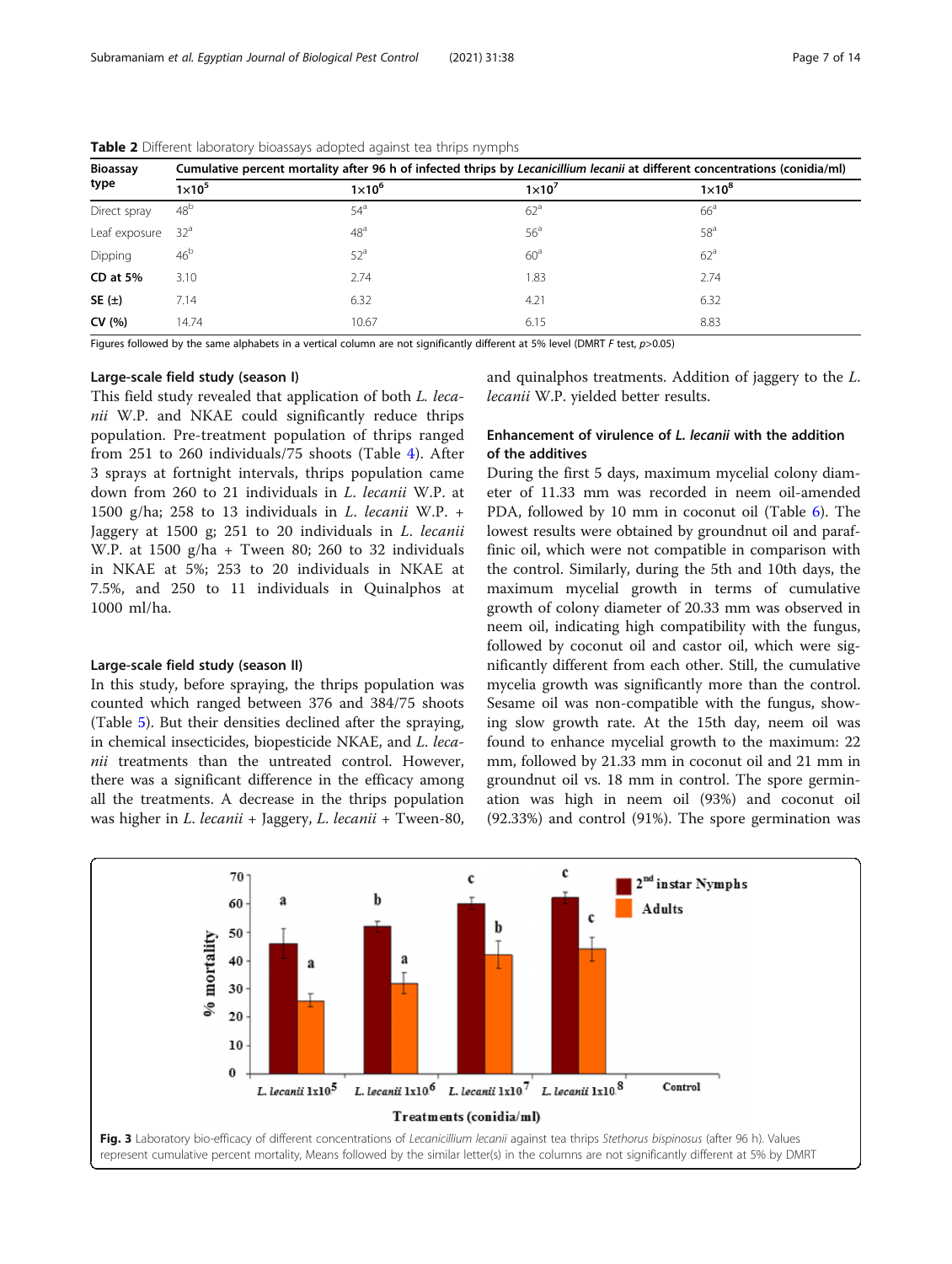|                | Treatments            | FDI value*          |                             |                  |                             |                      |                           |                           |                    |
|----------------|-----------------------|---------------------|-----------------------------|------------------|-----------------------------|----------------------|---------------------------|---------------------------|--------------------|
| no.            |                       |                     |                             |                  |                             |                      |                           |                           |                    |
|                | L. lecanii            | $0 \pm 0.0^a$       | $0.0 \pm 0.00$ <sup>a</sup> | $0.3 + 0.08a$    | $0.6 \pm 0.12$ <sup>a</sup> | $0.8 + 0.15^a$       | $1.2 + 0.21$ <sup>a</sup> | $1.5 + 0.22$ <sup>a</sup> | $1.7 \pm 0.26^a$   |
| T <sub>2</sub> | L. lecanii + Jaggery  | $0 \pm 0.0^{\circ}$ | $0.1 \pm 0.05^a$            | $0.6 \pm 0.12^b$ | $1.0 + 0.07^b$              | $1.3 + 0.13^{b}$     | $17+011b$                 | $2.1 + 0.10^{b}$          | $2.6 \pm 0.10^{b}$ |
|                | L .lecanii + Tween 80 | $0 \pm 0.0^{\circ}$ | $0.1 + 0.05^a$              | $0.6 + 0.10^{b}$ | $1.0 + 0.05^{\circ}$        | $1.4 + 0.08^{\circ}$ | $1.7 + 0.08^{\circ}$      | $2.0 + 0.11^{b}$          | $2.2+0.11^{b}$     |

<span id="page-7-0"></span>Table 3 Comparison of fungal development index (FDI) of conidial treatments Lecanicillium lecanii infecting the 2nd instar nymphs of Scirtothrips bispinosus

\*Means followed by the same letter in a column are not significantly different (DMRT F test, p>0.05), n= 10 nymphs assessed for each fungal strain at each daily period under a 16:8 L: D photoperiod

low in paraffinic oil (79.33%). An observation on the conidial spore showed the highest of 94.33×107 ml−<sup>1</sup> in coconut oil. The lowest spore count of  $76\times10^{7}$  ml<sup>-1</sup> was recorded in groundnut oil amended PDA.

# Effect of L. lecanii on natural enemies of thrips<br>Effect on O. pygmaea

Larval mortality (0 to 6.67%), larval period (6.00 to 6.67), pupal period (15.00 to 15.33 days), and adult emergence (80.00 to 83.33%) were non-significant among the treatments  $(p=0.05)$  (Table [7\)](#page-10-0). Although larval mortality was observed in all treatments (except T3), none of them was due to mycosis.

In S. gilvifrons, no larval mortality was observed (Table [8](#page-10-0)). There was non-significant variation on the larval period, pupal period, and adult emergence after L. lecanii treatment and untreated control, which revealed that L. lecanii was harmless to S. gilvifrons.

Effect on M. boninensis Larval mortality (10 to 13.33%), larval period (13.33 to 14.33), pupal period (13.33 to 14.33 days), and adult emergence (93.33 to 97.67%) were non-significant among the treatments  $(p=0.05)$  (Table [9](#page-11-0)). In none of the cases, larval mortality, mycosis occurred. Thus, L.

lecanii, either as formulation or unformulated spore suspension, did not have any harmful effect of M. boninensis.

**Lecanicillium lecanii did not cause any nymphal mortal**ity on N. longispinosus, and non-significant variation observed in larval period, and adult emergence (Table [10](#page-11-0)).

### **Discussion**

Lecanicillium (Verticillium) lecanii, a ubiquitous fungal species and was described by Zimmermann (Zimmermann [1898\)](#page-13-0), on coffee scale insects. This species was competent in infecting a wide variety of insect hosts from wide-ranging agro-climatic conditions and geographical locations. Similar to all microorganisms, entomopathogenic fungi have explicit biological distinctiveness that influences their action in the environment (Parker et al. [2003](#page-12-0)). To opt for the fungal pathogen for management of thrips, it is indispensable to study simple essential characteristics that are requisite to exterminate the target insects under both laboratories as well as in field conditions (Moore and Prior [1993\)](#page-12-0).

Verticillium lecanii, a most often isolated species which forms cylindrical conidia of white colonies in awlshaped phialides. It refers to a collective of minute species (Gams [1971](#page-12-0)). It is a facultative parasite but does not act as a pathogen of mammals (Samson and Rombach

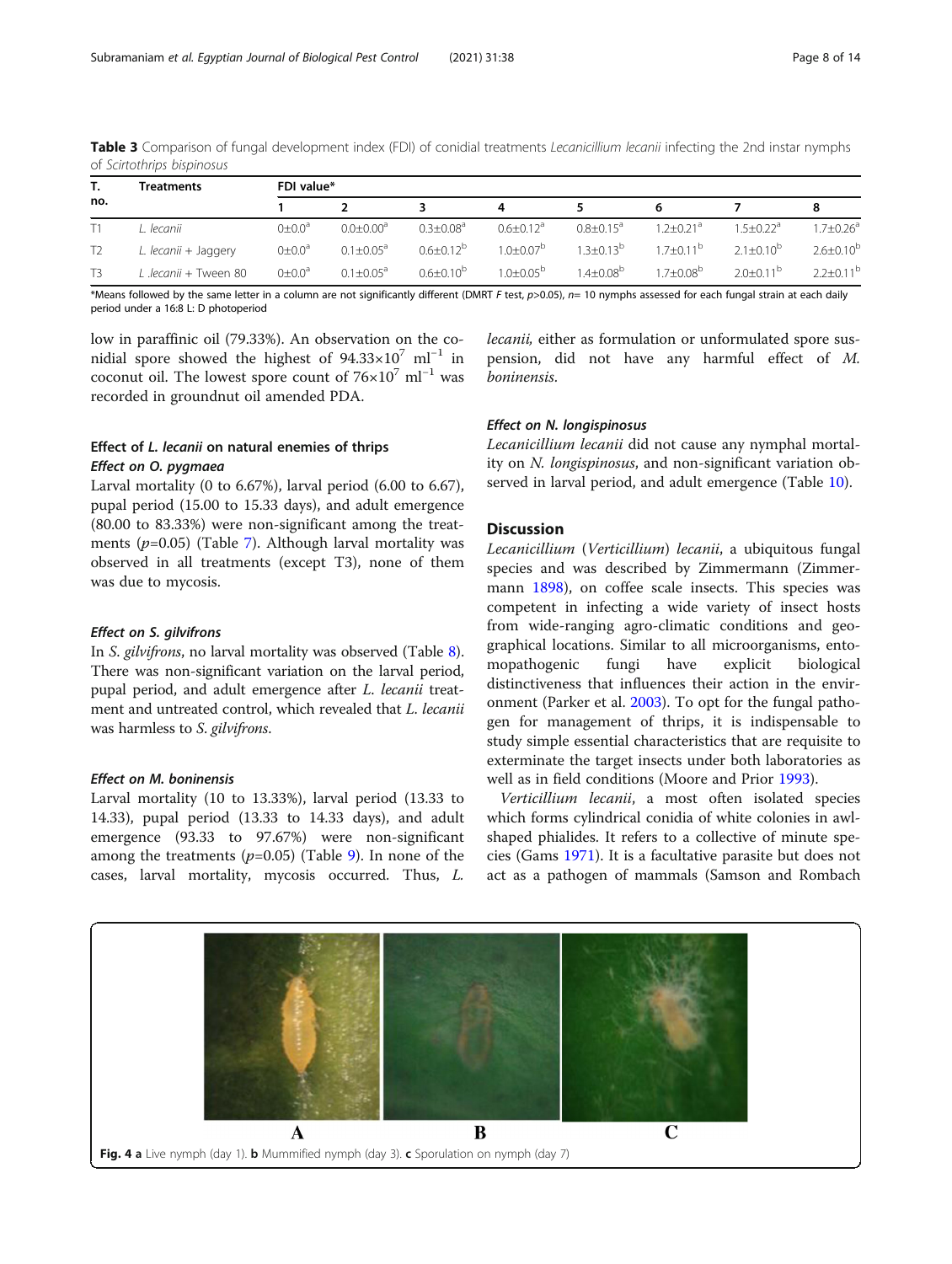<span id="page-8-0"></span>

[1985](#page-13-0)). To initiate infection, fungus requires temperatures between 15 and 25°C and RH of a minimum of 85% for 10-12 h per day (Hall and Burges [1979](#page-12-0)). It can grow by pre-entering the hosts inter segmentally, possibly on ex-natural orifices (Samson and Rombach [1985](#page-13-0)).

Cortez-Madrigal et al. ([2003\)](#page-12-0) studied morphological, physiological comparison of 28 isolates of L. lecanii to identify the most effective strain, and the isolates with a high conidial germination rate has been considered for utilization in biocontrol. The rapid growth and a high sporulation rate are necessary for successful and costeffective production of entomopathogens for biological

control (Jenkins et al. [1998\)](#page-12-0). These results showed the viability of this fungus to be used for the development of a suitable bio-inoculant for mass production. Culture conditions can very much influence the longevity, virulence, and optimum ecology of the resultant propagules; hence, they can be manipulated to enhance mycoinsecticide efficacy. Vilas-Bôas et al. ([1998\)](#page-13-0) noticed variations in sporulation and growth of a variety of entomopathogens on various solid culture media.

During laboratory bioassays of *L. lecanii* against *S. bis*pinosus, the mycelial growth was noticed on the nymphs within 3-4 days after application. Similar results were reported by Annamalai et al. ([2016](#page-12-0)) on Thrips tabaci L.

Table 4 Large scale field bio-efficacy trial (RBD) of Lecanicillium lecanii against thrips (season I)

| Т.             | <b>Treatments</b>                | No. of thrips/75 shoots |                               |                                |                         |                      |                           |                         |                      |                           |
|----------------|----------------------------------|-------------------------|-------------------------------|--------------------------------|-------------------------|----------------------|---------------------------|-------------------------|----------------------|---------------------------|
| no.            |                                  | Pre-                    | After I spray                 |                                | After II Spray          |                      | After III spray           |                         |                      |                           |
|                |                                  | treatment               | Day 7                         | Day 14                         | Day 7                   | Day 14               | Day 7                     | Day 14                  | Day 21               | Day 28                    |
| T1             | L. lecanii @ 1500 g              | 260<br>(28.07)          | 72 $(14.97)^{c}$              | 156 $(21.82)^{c}$              | 76 (15.39) <sup>a</sup> | 156<br>$(21.82)^{a}$ | 28 $(9.64)^{b}$           | 32 $(10.17)^a$          | 30 $(9.83)^{a}$      | 21 $(8.44)$ <sup>ab</sup> |
| T <sub>2</sub> | L. lecanii + Jagerry @ 1500<br>g | 258<br>(27.97)          | 46 $(12.10)^{b}$              | 131<br>$(20.04)^{abc}$         | 53 (12.88) <sup>a</sup> | 135<br>$(20.34)^{a}$ | 12 $(6.63)^a$             | 29 $(9.60)^a$           | 22 $(8.49)^a$        | 13 $(6.88)$ <sup>ab</sup> |
| T3             | L. lecanii + Tween 80 @1500<br>g | 251<br>(27.51)          | 57<br>$(13.34)$ <sup>bc</sup> | 143<br>$(20.87)$ <sup>bc</sup> | 55 $(13.12)^a$          | 142<br>$(20.80)^a$   | $17(7.41)^a$              | 26 $(9.00)^a$           | 24 $(8.70)^a$        | 20 (8.28) <sup>ab</sup>   |
| Τ4             | NKAE @ 5%                        | 260<br>(28.08)          | 53<br>$(12.93)$ <sup>bc</sup> | 128<br>$(19.71)^{abc}$         | 63 (13.90) <sup>a</sup> | 151<br>$(21.30)^{a}$ | 29 $(9.76)^b$             | 33 (10.39) <sup>a</sup> | 35 $(10.60)^a$       | 32 $(10.16)^{b}$          |
| <b>T5</b>      | NKAE @ 7.5%                      | 253<br>(27.71)          | 50 $(12.60)^b$                | 107<br>$(18.14)$ <sup>ab</sup> | 128<br>$(19.81)^{b}$    | 180<br>$(23.43)^{a}$ | 20 $(8.11)$ <sup>ab</sup> | $26(9.26)^a$            | $27(9.43)^a$         | 20 $(8.28)$ <sup>ab</sup> |
| T <sub>6</sub> | Quinalphos 25 EC @ 1000<br>ml    | 250<br>(27.54)          | 29 $(9.70)^a$                 | 95 (17.01) <sup>a</sup>        | 118<br>$(18.78)^{b}$    | 168<br>$(22.58)^{a}$ | 13 $(6.90)^{ab}$          | 14 $(7.06)^a$           | 16 $(6.84)^a$        | 11 $(6.31)^a$             |
| T7             | Control                          | 258<br>(27.97)          | 243<br>$(27.13)^d$            | 226 $(26.18)^d$                | 246<br>$(27.31)^{c}$    | 238<br>$(26.89)^{b}$ | 258<br>$(27.97)^{c}$      | 226<br>$(26.18)^{b}$    | 239<br>$(26.94)^{b}$ | 211<br>$(25.32)^{c}$      |
|                | CD at $p=0.05$                   | <b>NS</b>               | 2.29                          | 3.20                           | 4.02                    | 3.15                 | 2.94                      | 3.43                    | 4.27                 | 2.16                      |
| SE $(\pm)$     |                                  |                         | 1.05                          | 1.47                           | 1.85                    | 1.44                 | 1.35                      | 1.57                    | 5.99                 | 0.99                      |

Figures in parentheses are transformed values of  $(x+1)^{0.5}$ ; figures followed by the same alphabets in a vertical column are not significantly different at five percent level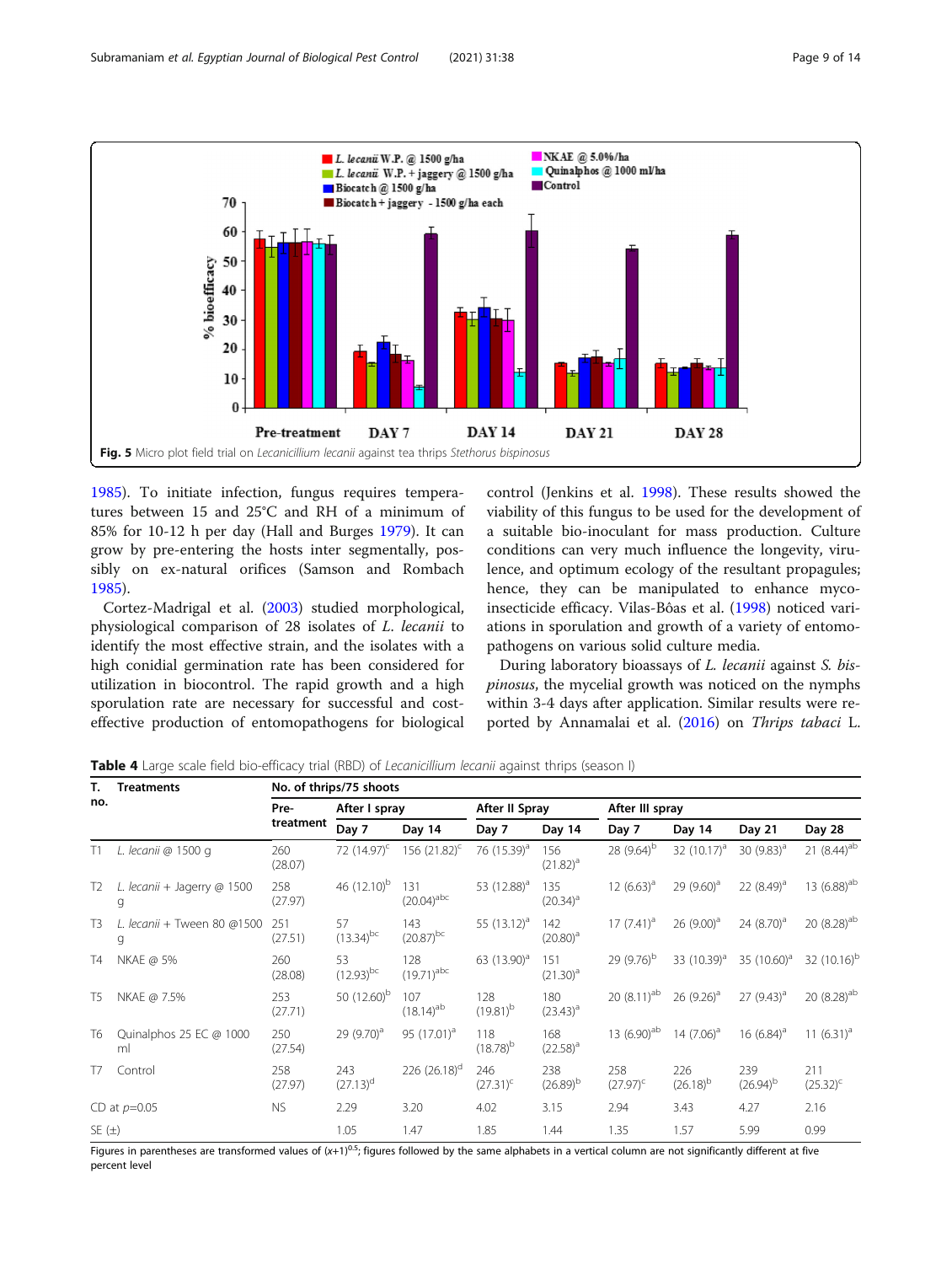| Т.             | <b>Treatments</b>                | No. of thrips/75 shoots |                                |                                |                               |                         |                      |                               |                                 |                          |
|----------------|----------------------------------|-------------------------|--------------------------------|--------------------------------|-------------------------------|-------------------------|----------------------|-------------------------------|---------------------------------|--------------------------|
| no.            |                                  | Pre-                    | After I spray                  |                                | After II spray                |                         | After III spray      |                               |                                 |                          |
|                |                                  | treatment               | Day 7                          | Day 14                         | Day 7                         | Day 14                  | Day 7                | Day 14                        | Day 21                          | Day 28                   |
| T1             | L. lecanii @ 1500 g              | 384<br>$(33.92)^{a}$    | 184<br>$(23.65)^{c}$           | 254<br>$(27.76)^e$             | 87 $(16.42)^{b}$              | 84 $(16.15)^c$          | 198<br>$(24.52)^{b}$ | 44<br>$(11.87)$ <sup>bc</sup> | 31 $(9.99)^{bc}$                | 29 $(9.70)^{c}$          |
| T <sub>2</sub> | L. lecanii + Jagerry @ 1500<br>g | 378<br>$(33.65)^{a}$    | 160<br>$(22.11)^{bc}$          | 233<br>$(26.54)$ <sup>d</sup>  | 76<br>$(15.38)^{ab}$          | 70 (14.76) <sup>b</sup> | 170<br>$(22.76)^{a}$ | 40 $(11.33)^b$                | 23 $(8.70)^a$                   | 19 $(8.10)^b$            |
| T <sub>3</sub> | L. lecanii + Tween 80<br>@1500 g | 376<br>$(33.71)^{a}$    | 175<br>$(23.04)^{c}$           | 245<br>$(27.27)$ <sup>de</sup> | 65 $(14.24)^{a}$              | 60 $(13.73)^a$          | 179<br>$(23.36)^a$   |                               | 42 $(11.59)^b$ 25 $(8.94)^{ab}$ | 22 $(8.59)^b$            |
| T4             | NKAE @ 5%                        | 377<br>$(33.72)^{a}$    | 165<br>$(22.43)$ <sup>bc</sup> | $211 (25.28)^c$                | 169<br>$(22.70)$ <sup>d</sup> | 220<br>$(25.85)^{t}$    | 248<br>$(27.41)^e$   | 49 (12.48) <sup>c</sup>       | 36 $(10.75)^{c}$                | 35 $(10.60)^{c}$         |
| T5             | NKAE @ 7.5%                      | 382<br>$(33.94)^{a}$    | 154<br>$(21.69)^b$             | 183<br>$(23.62)^{b}$           | 200<br>$(24.57)$ <sup>e</sup> | 180<br>$(23.43)^e$      | 230<br>$(26.43)^d$   | 44 (11.80) <sup>b</sup>       | 34 $(10.53)^c$                  | 31.00<br>$(10.02)^{c}$   |
| T6             | Quinalphos 25 EC @ 1000<br>ml    | 379<br>$(33.84)^a$      | 120<br>$(19.19)^{a}$           | 98 (17.28) <sup>a</sup>        | 118<br>$(18.78)^{c}$          | 168<br>$(22.58)^d$      | 208<br>$(25.15)^{c}$ | 28 $(9.52)^a$                 | 19 $(7.84)$ <sup>a</sup>        | $15(7.13)^a$             |
| T7             | Control                          | 381<br>$(33.94)^{a}$    | 398<br>$(34.68)$ <sup>d</sup>  | 406 $(35.03)^{t}$              | 411<br>$(35.24)$ <sup>†</sup> | 424<br>$(35.79)^9$      | 396<br>$(34.59)^{r}$ | 387<br>$(34.20)$ <sup>d</sup> | 364<br>$(33.18)^d$              | 350 (32.54) <sup>d</sup> |
|                | CD at $p=0.05$                   | <b>NS</b>               | 0.78                           | 0.89                           | 1.24                          | 0.68                    | 0.62                 | 0.64                          | 1.12                            | 0.94                     |
| $SE(\pm)$      |                                  |                         | 0.36                           | 0.41                           | 0.57                          | 0.31                    | 0.28                 | 0.30                          | 0.51                            | 0.43                     |

<span id="page-9-0"></span>Table 5 Large scale field bio-efficacy trial (RBD) of Lecanicillium lecanii against thrips (season II)

Figures in parentheses are transformed values of  $(x+1)^{0.5}$ ; figures followed by the same alphabets in a vertical column are not significantly different at five percent level

(Thysanoptera: Thripidae) when treated with isolates of V. lecanii, Beauveria bassiana (Bals.) Vuill. (Hypocreales: Cordycipitaceae), Metarhizium anisopliae M. (Hypocreales: Clavicipitaceae), and Paecilomyces fumosoroseus W. (Hypocreales: Clavicipitaceae). They also reported better control of T. tabaci populations on cucumber in greenhouses with the fungus V. lecanii (Zimm.) Viegas.

An array of beneficial fungal species have been studied for western flower thrips (WFT) Frankliniella occidentalis Pergande (Thysanoptera: Thripidae), management, and formulations based on B. bassiana, M. anisopliae, and Lecanicillium muscarium Zare & Gams (Hypocreales: Cordycipitaceae) controlled WFT populations

on vegetable and flower crops (Shipp et al. [2003](#page-13-0); Ugine et al. [2007\)](#page-13-0).

The direct spray of L. lecanii  $(1 \times 10^8 \text{ conidian/ml})$ showed a significant difference in mortality in 2nd instar nymphs of S. bispinosus after 96-h exposure. In the leaf exposure method, low conidial concentrations  $(1 \times 10^5$ conidia/ml) resulted in a low mortality rate. Multipleconcentration bioassays of L. lecanii against S. bispinosus indicated that the enhanced mortality of thrips with the increase in the concentration of inoculum recorded in the present study was found in agreement with the findings of Sajad Mohi-uddin et al. ([2006](#page-12-0)) on Spodoptera litura Fab. (Lepidoptera: Noctuidae) on castor and white

|  |  |  |  | Table 6 Compatibility of different vegetable oils on the growth of Lecanicillium lecanii |
|--|--|--|--|------------------------------------------------------------------------------------------|
|--|--|--|--|------------------------------------------------------------------------------------------|

| T.             | $\overline{\phantom{a}}$<br><b>Treatments</b> | Colony diameter (cm)          |                                |                                | Spore                         | No. of                              |
|----------------|-----------------------------------------------|-------------------------------|--------------------------------|--------------------------------|-------------------------------|-------------------------------------|
| no.            |                                               | Day 5                         | Day 10                         | Day 15                         | germination<br>(%)            | conidia<br>$(x10^7)$<br>$ml^{-1}$ ) |
| T1             | Sun flower oil                                | $9.33 \pm 2.12$ <sup>d</sup>  | $16.00 \pm 3.11$ <sup>cd</sup> | $18.33 \pm 3.23^b$             | 87.33±5.12bc                  | 84.67±5.34 <sup>c</sup>             |
| T <sub>2</sub> | Ground nut oil                                | $5.33 \pm 2.01$ <sup>a</sup>  | $15.67 \pm 3.12$ <sup>bc</sup> | $21.00 \pm 3.36$ <sup>d</sup>  | $88.33 \pm 5.45$ <sup>c</sup> | 76.00±4.57 <sup>a</sup>             |
| T <sub>3</sub> | Coconut oil                                   | $10.00 \pm 2.34$ <sup>e</sup> | $15.00 \pm 3.14^b$             | $21.33 \pm 3.26$ <sup>de</sup> | 92.33±5.56 <sup>de</sup>      | 94.33±5.78 <sup>d</sup>             |
| <b>T4</b>      | Paraffinic oil                                | $5.67 \pm 1.87$ <sup>a</sup>  | $10.67 \pm 2.16^a$             | $15.67 \pm 2.14^a$             | 79.33±4.36 <sup>a</sup>       | 79.33±5.39 <sup>b</sup>             |
| T <sub>5</sub> | Castor oil                                    | $8.67 \pm 2.12$ <sup>c</sup>  | $15.33 \pm 3.19$ <sup>bc</sup> | $19.67 \pm 3.19$ <sup>c</sup>  | $85.67 \pm 5.35^b$            | $85.67 \pm 5.47$ <sup>c</sup>       |
| T <sub>6</sub> | Neem oil                                      | $11.33 \pm 3.12$ <sup>f</sup> | $16.67 \pm 3.14$ <sup>d</sup>  | $22.00 \pm 3.56^e$             | 93.00±5.78 <sup>e</sup>       | 92.33±5.57 <sup>d</sup>             |
| T <sub>7</sub> | Control                                       | $7.67 \pm 2.19^b$             | $15.67 \pm 3.17$ <sup>bc</sup> | $18.00 \pm 3.43^b$             | 91.00 $\pm$ 5.67 <sup>d</sup> | 93.00±5.69 <sup>d</sup>             |
| $CD=0.05$      |                                               | $5.33^{a}$                    | $15.67^{bc}$                   | 21.00 <sup>d</sup>             | 1.85                          | 2.47                                |
| CV(% )         |                                               | $10.00^{\circ}$               | 15.00 <sup>b</sup>             | $23.67^e$                      | 1.43                          | 1.96                                |

Means followed by similar letters in a column are not significantly different at 5% (DMRT F test,  $p$ >0.05)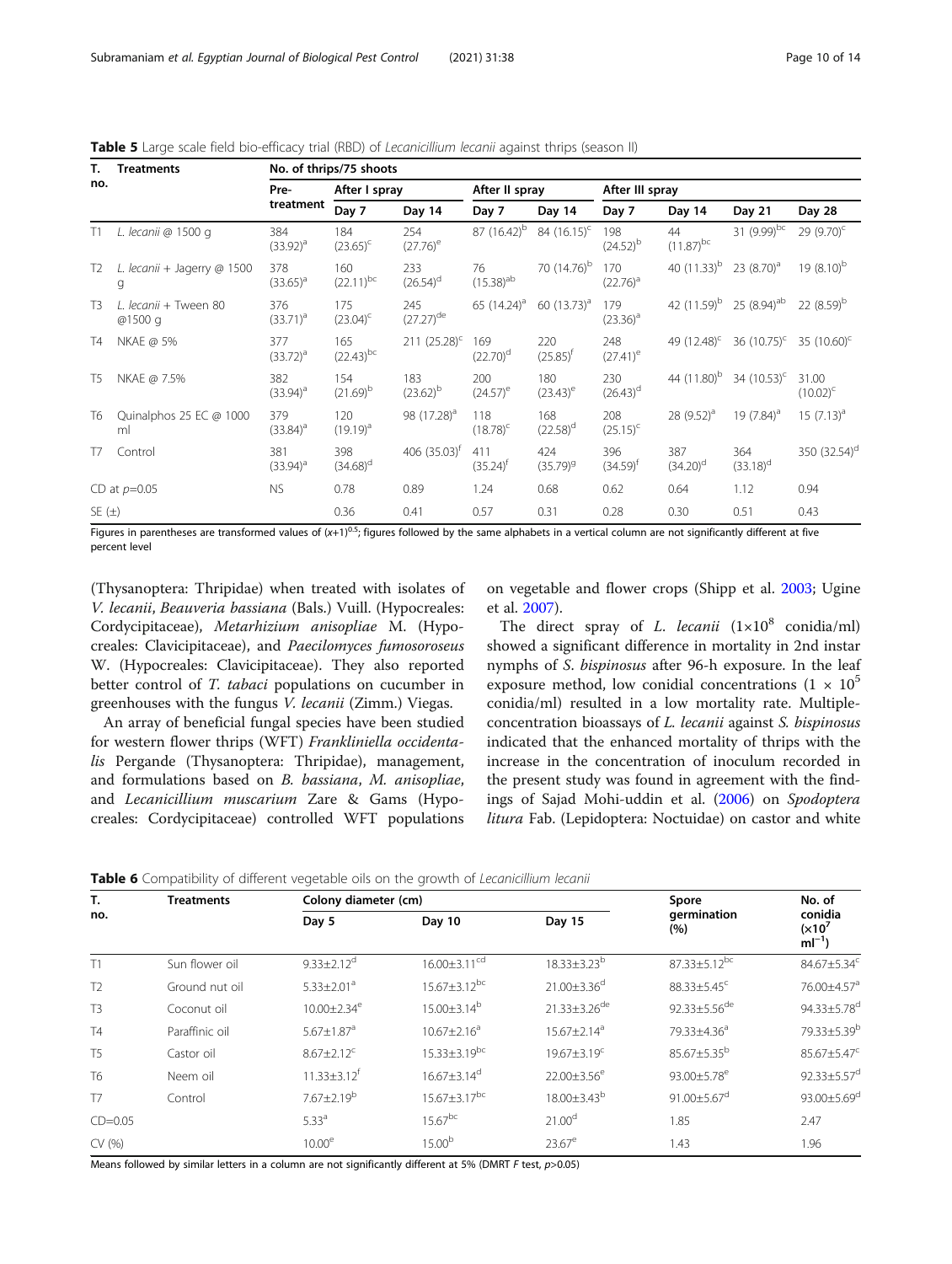<span id="page-10-0"></span>

| Table 7 Effect of Lecanicillium lecanii on some biological parameters of Oligotapygmaea |  |  |
|-----------------------------------------------------------------------------------------|--|--|
|-----------------------------------------------------------------------------------------|--|--|

| T. no.         | <b>Treatment</b>                       | Larval mortality (%)         | Larval period (days)         | Pupal period (days) | Adult emergence (%)           |
|----------------|----------------------------------------|------------------------------|------------------------------|---------------------|-------------------------------|
| T1             | Dip talc powder                        | $3.33 \pm 0.12$ <sup>a</sup> | $6.67 \pm 1.17$ <sup>a</sup> | $14.33 \pm 3.12^a$  | 83.33±5.23 <sup>a</sup>       |
| T <sub>2</sub> | Larval dip in spore suspension         | $3.33 \pm 0.12$ <sup>a</sup> | $6.33 \pm 1.13$ <sup>a</sup> | $15.00 \pm 3.16^a$  | $83.33 \pm 5.23$ <sup>a</sup> |
| T <sub>3</sub> | Larval crawl on dried spore suspension | $0.00 \pm 0.00$ <sup>a</sup> | $6.00 \pm 1.11$ <sup>a</sup> | $15.33 \pm 3.14^a$  | $83.33 \pm 5.23$ <sup>a</sup> |
| T4             | Spraying of spore suspension           | $6.67 \pm 1.17$ <sup>a</sup> | $6.33 \pm 1.13$ <sup>a</sup> | $15.33 \pm 3.13^a$  | $80.00 \pm 5.11$ <sup>a</sup> |
| T <sub>5</sub> | Control                                | $3.33 \pm 0.13$ <sup>a</sup> | $6.67 \pm 1.17$ <sup>a</sup> | $15.33 \pm 3.13^a$  | $83.33 \pm 5.23$ <sup>a</sup> |
|                | CD (5%)                                | 9.60                         | 1.36                         | 1.25                | 10.65                         |
|                | CV (%)                                 | 124.90                       | 9.20                         | 3.59                | 5.59                          |

Means followed by similar letters in a column are not significantly different at 5% (DMRT F test,  $p$ >0.05)

grubs, respectively. The virulence, development, and subsequent colonization of entomopathogens on different insects might be affected by the type of plant species (Throne and Lord [2003\)](#page-13-0). The knowledge of transmission is an important factor in understanding the survival of the pathogen in epizootiology; hence, the continuous presence of a pathogen in any ecosystem is dependent on its transmission ability. The transmission mechanism is a crucial factor for determining changes in population and expression of host disease (Aruthurs and Thomas [1999](#page-12-0)).

To find out the infectivity rate of blastospores and conidia of L. lecanii and its transmissions against nymphs of S. bispinosus between two generations, a glass-slide bioassay and a fungal development index (FDI) were used. Even though mortality occurred in the tested treatments, there was no growth of mycelium on the cadavers. On the 6th day after inoculation, all the nymphs were found dead in all the treatments.

Large-scale field study revealed that application of L. lecanii W.P. could significantly reduce thrips population. With the fungus, V. lecanii Gillespie [\(1986](#page-12-0)) achieved excellent control of T. tabaci population on cucumber in greenhouses. Between the trials, there was an enormous variation in thrips populations. Densities of thrips population and their damage to the tea plants were considerably declined by application of L. lecanii in all the trials. Hence, it will be a

promising option to use this EPF against tea thrips under field conditions. Similarly, EPF were being developed for the management of F. occidentalis, in ornamental plants (Maniania et al. [2003](#page-12-0)), and the legume flower thrips, M. sjostedti, in cowpea crops (Ekesi et al. [1999](#page-12-0)).

In a spray application for fungal inoculums, water is generally used as a carrier. Tween-80 was usually added for suspending them in water due to hydrophobic nature of the conidia of L. lecanii. Improvement in the formulation of fungal inoculums may improve their efficacy in plant protection (Bateman et al. [1993](#page-12-0)). Oils enhance the efficacy of entomopathogens used in augmentative biological control agents. Conidia of L. lecanii were formulated by different oils to examine the efficacy of the formulation on the antagonist and its effectiveness at different processes of application and production stages. Castor, coconut, and neem oils improved the mycelial growth of *V. lecanii*, whereas superior spore yield was observed with Pongamia, neem, and sunflower oils (Ganga Visalakshy et al. [2005\)](#page-12-0).

As biological control agents, the achievement of EPF depends not only on high effectiveness against insect pests but also on low virulence against non-target insects. In this study, the impact of *L. lecanii* on the predators present in the tea ecosystem, viz., O. pygmaea, S. gilvifrons, M. boninensis, and N. longispinosus under laboratory conditions which did not show any harmful effect on these natural enemies.

Table 8 Effect of Lecanicillium lecanii on some biological parameters of Stethorus gilvifrons

| T. no.         | Treatment                              | Larval mortality (%) | Larval period (days)         | Pupal period (days)          | Adult emergence (%) |
|----------------|----------------------------------------|----------------------|------------------------------|------------------------------|---------------------|
| T1             | Dip talc powder                        | 0.00 <sup>a</sup>    | $8.33 \pm 2.12$ <sup>a</sup> | $4.67 \pm 0.13$ <sup>a</sup> | 90.00 <sup>a</sup>  |
| T <sub>2</sub> | Larval dip in spore suspension         | 0.00 <sup>a</sup>    | $8.33 \pm 2.12$ <sup>a</sup> | $4.67 \pm 0.13$ <sup>a</sup> | 93.33 <sup>a</sup>  |
| T <sub>3</sub> | Larval crawl on dried spore suspension | 0.00 <sup>a</sup>    | $8.33 \pm 2.12^a$            | $4.33 \pm 0.11$ <sup>a</sup> | 90.00 <sup>a</sup>  |
| T <sub>4</sub> | Spraying of spore suspension           | 0.00 <sup>a</sup>    | $9.33 \pm 2.34$              | $4.67 \pm 0.13$ <sup>a</sup> | 100.00 <sup>a</sup> |
| T <sub>5</sub> | Control                                | 0.00 <sup>a</sup>    | $9.00 \pm 2.23$ <sup>a</sup> | $4.33 \pm 0.11$ <sup>a</sup> | 100.00 <sup>a</sup> |
|                | CD (5%)                                |                      | 1.16                         | 1.53                         | 14.09               |
|                | CV (%)                                 |                      | 5.81                         | 14.63                        | 6.45                |
|                |                                        |                      |                              |                              |                     |

Means followed by similar letters in a column are not significantly different at 5% (DMRT F test,  $p$ >0.05)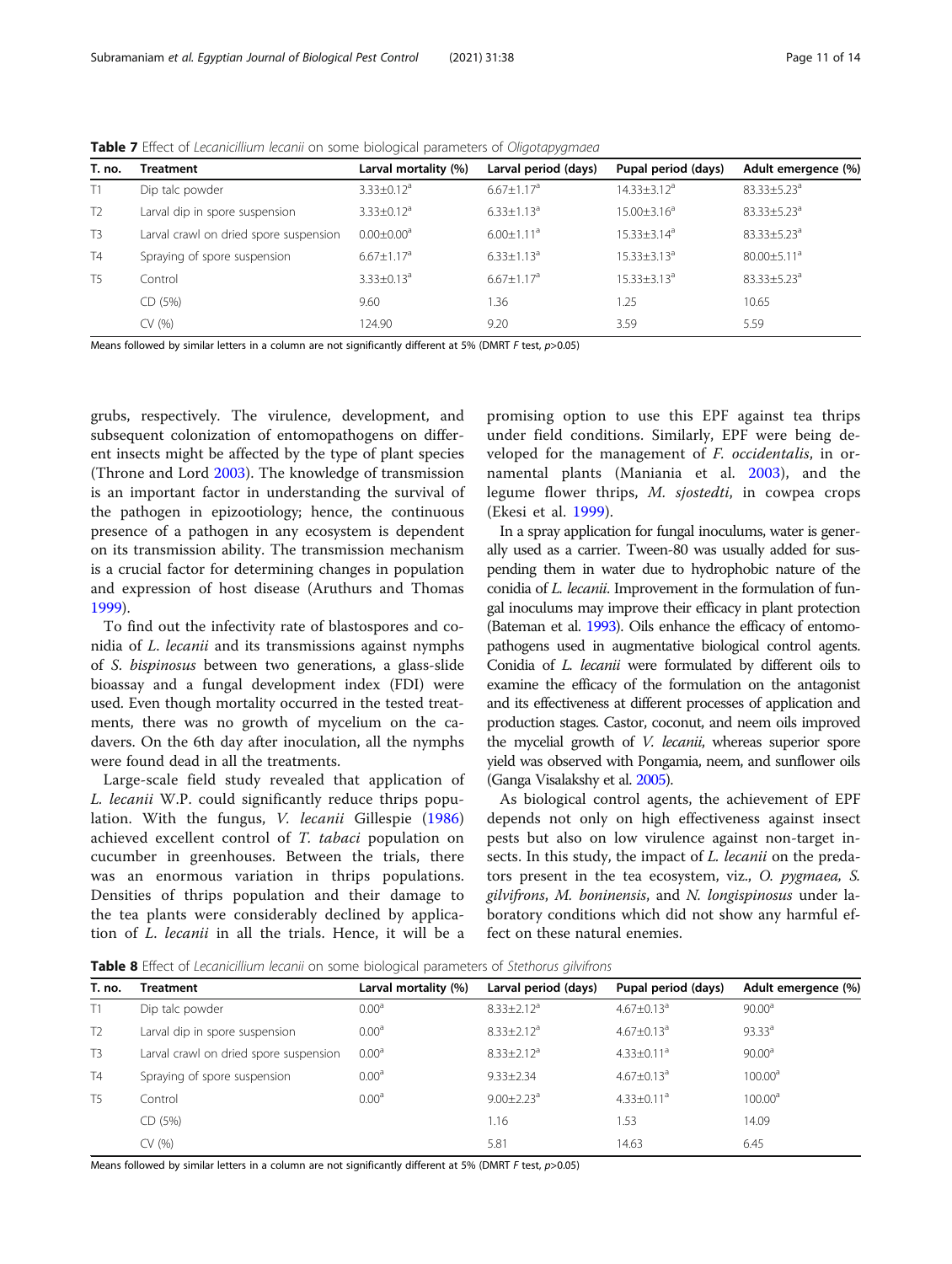| T. no.         | Treatment                              | Larval mortality (%) | Larval period (days)          | Pupal period (days)           | Adult emergence (%)  |
|----------------|----------------------------------------|----------------------|-------------------------------|-------------------------------|----------------------|
| T1             | Dip talc powder                        | 10.00 <sup>a</sup>   | $14.33 \pm 3.13$ <sup>a</sup> | $13.00 \pm 2.95^{\circ}$      | $96.67$ <sup>a</sup> |
| T <sub>2</sub> | Larval dip in spore suspension         | 10.00 <sup>a</sup>   | $13.33 \pm 3.01$ <sup>a</sup> | $13.33 \pm 3.01$ <sup>a</sup> | 93.33 <sup>a</sup>   |
| T <sub>3</sub> | Larval crawl on dried spore suspension | $10.00^{\rm a}$      | $14.00 \pm 3.02$ <sup>a</sup> | $13.33 \pm 3.01$ <sup>a</sup> | 93.33 <sup>a</sup>   |
| <b>T4</b>      | Spraying of spore suspension           | $13.33^{\circ}$      | $14.33 \pm 3.13$ <sup>a</sup> | $14.00 \pm 3.02$ <sup>a</sup> | 96.67 <sup>a</sup>   |
| T <sub>5</sub> | Control                                | 10.00 <sup>a</sup>   | $13.67 + 3.01a$               | $13.00 \pm 2.95^{\circ}$      | 96.67 <sup>a</sup>   |
|                | CD (5%)                                | 15.53                | 2.28                          | 2.16                          | 15.30                |
|                | CV (%)                                 | 63.12                | 7.08                          | 7.04                          | 6.96                 |
|                |                                        |                      |                               |                               |                      |

<span id="page-11-0"></span>Table 9 Effect of Lecanicillium lecanii on some biological parameters of Mallada boninensis

Means followed by similar letters in a column are not significantly different at 5% (DMRT F test,  $p$ >0.05)

In laboratory bioassays, T. tabaci has proved to be susceptible to isolates of B. bassiana, M. anisopliae, V. leca-nii, and P. fumosoroseus (Gillespie [1986;](#page-12-0) Annamalai et al. [2016](#page-12-0)). The most pathogenic isolates were M. anisopliae and B. bassiana that cause mortality of the treated insects within 4 days, while V. lecanii isolate showed a maximum of 85% mortality. The efficacy of the EPF, M. anisopliae, V. lecanii, and B. bassiana was investigated in the laboratory, pot, greenhouse experiments, and fields against the western flower thrips (F. occidentalis). Field trials with V. lecanii indicated its efficacy against F. occidentalis on bush beans (Phaselus vulgaris).

Derakhshan et al. ([2007\)](#page-12-0) reported that V. lecanii is not pathogenic to the coccinellids but also had no significant adverse effect on its biological parameters. Pavlyushin and Smits ([1996\)](#page-12-0) reported that V. lecanii, B. bassiana, and P. fumosoroseus had an entomopathogenic effect on larvae of Chrysoperla carnea Stephens (Neuroptera: Chrysopidae) and Camponotus nipponensis Santschi (Hymenoptera: Formicidae). Verticillium lecanii either as formulations or as unformulated spore suspension did not have any harmful effect on C. carnea (Derakhshan et al. [2007](#page-12-0)).

Obtained results suggested that L. lecanii is compatible with the predators of tea thrips and red spider mite of tea. Moreover, L. lecanii is known to have broad host range, and use of such biological control agents to control insect pests might affect the beneficial insects, such as the natural enemies of insect pests (Sankara Rama Subramaniam et al. [2011](#page-13-0)).

Additionally, the most guidelines for the registration of biopesticides require laboratory testing for infectivity to the non-target organism, and it is essential to study their effects on non-target insects before their release (Babu et al. [2008b](#page-12-0)).

# Conclusion

The present study has been attempted to isolate a local strain of *L. lecanii* from the tea ecosystem, formulate this strain as a mycopesticide in a wettable powder form, and to establish the potential of this strain against one of the major tea pests, S. bispinosus. Laboratory bioassay of L. lecanii against the thrips, S. bispinosus indicated that entomopathogenic fungus, L. lecanii (UPASI TRF strain) was capable of causing considerable mortality of thrips. Fungal development index study confirmed that L. lecanii mixed with Jaggery showed conidiogenesis within 8th days. Findings of the micro-plot and large scale field study revealed that the application of L. lecanii WP significantly reduced the population density of thrips compared to the commercial formulation. The WP formulation was found to be safer to natural enemies of tea ecosystem. After fulfilling the requirements for its registration and label claim on tea, this strain of L. lecanii could be commercialized for the benefit of the tea industry for the management of tea thrips in an eco-friendly manner.

|  | Table 10 Effect of Lecanicillium lecanii on some biological parameters of Neoseiulus longispinosus |  |  |  |  |
|--|----------------------------------------------------------------------------------------------------|--|--|--|--|
|  |                                                                                                    |  |  |  |  |

| T. no.         | <b>Treatment</b>                       | Larval mortality (%) | Larval period (days)         | Adult emergence (%) |
|----------------|----------------------------------------|----------------------|------------------------------|---------------------|
| T1             | Dip talc powder                        | 0.0 <sup>a</sup>     | $4.67 \pm 0.13$ <sup>a</sup> | 100.00 <sup>a</sup> |
| T <sub>2</sub> | Larval dip in spore suspension         | 0.0 <sup>a</sup>     | $4.33 \pm 0.12$ <sup>a</sup> | 100.00 <sup>a</sup> |
| T <sub>3</sub> | Larval crawl on dried spore suspension | 0.0 <sup>a</sup>     | $4.00 \pm 0.11$ <sup>a</sup> | 100.00 <sup>a</sup> |
| T <sub>4</sub> | Spraying of spore suspension           | 0.0 <sup>a</sup>     | $4.67 \pm 0.13$ <sup>a</sup> | 96.67 <sup>a</sup>  |
| T <sub>5</sub> | Control                                | 0.0 <sup>a</sup>     | $4.67 \pm 0.13$ <sup>a</sup> | 100.00 <sup>a</sup> |
|                | CD (5%)                                |                      | 1.75                         | 5.33                |
|                | CV (%)                                 |                      | 16.95                        | 2.32                |
|                |                                        |                      |                              |                     |

Means followed by similar letters in a column are not significantly different at 5% (DMRT F test,  $p$ >0.05)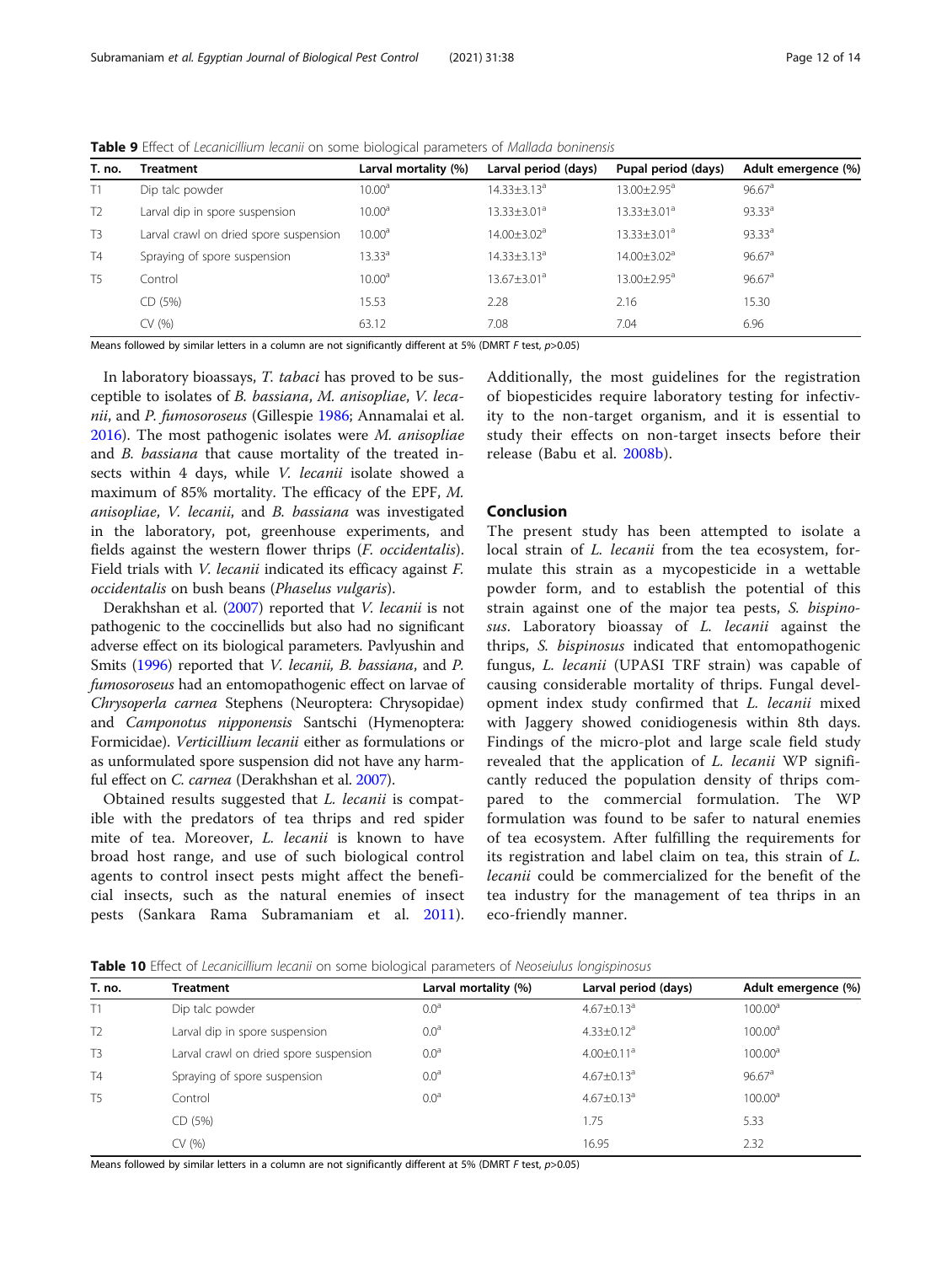### <span id="page-12-0"></span>Abbreviations

WP: Wettable powder; PDAY: Potato dextrose agar + 1% yeast powder; FDI: Fungal development index; UPASI: United Planters' Association of Southern India; PDA: Potato dextrose agar; C: Centigrade; Df: Dilution factor; CFU: Colony-forming units; NKAE: Neem kernel aqueous extract; ETL: Economic threshold level; RBD: Randomized block design; ANOVA: Analysis of variance; RH: Relative humidity;  $GT_{50}$ : Germination rate; TRF: Tea research foundation; WFT: Western flower thrips; FDI: Fungal development index

#### Acknowledgements

The authors are thankful to Dr. Sanjay K. Singh, Scientist, Mycology and Plant Pathology Group, Maharashtra Association for the Cultivation of Science Agharkar Research Institute (An Autonomous Grant-in-aid Institute under the Department of Science and Technology, Govt. of India) for identification of the fungal strain.

#### Authors' contributions

MSRS isolated the Lecanicillium lecanii from the tea ecosystem and conducted in vitro experiments. AB guided during bio-efficacy tests under both lab and field conditions and revised the draft manuscript. BD assisted in conduction of field trials of these fungal species, analyzed the data, and prepared the manuscript. The authors read and approved the final manuscript.

#### Funding

This study was performed as a part of in-house project of the organization. It was not financially funded by any external funding agency.

#### Availability of data and materials

All data generated and analyzed for this study are presented in the manuscript, and the corresponding author has no objection to the availability of data and materials.

#### Ethics approval and consent to participate

Not applicable. The study was conducted using different microbial species; those are abundant in the ecosystem hence does not require ethical approval.

#### Consent for publication

Not applicable.

#### Competing interests

It is declared that the authors have no competing interests.

### Author details

<sup>1</sup>Coromandel International Ltd., 10, Shri Ganesh Illam, SBO Colony, Cantonment, Lawsons Road, Trichy, Tamil Nadu 620001, India. <sup>2</sup>Department of Entomology, Tea Research Association, North Bengal Regional R&D Centre, Nagrakata, Jalpaiguri, West Bengal 735225, India.

#### Received: 26 August 2020 Accepted: 12 February 2021 Published online: 19 February 2021

#### References

- Abbott WS (1925) A method of computing the effectiveness of an insecticide. J Econ Entomol 18:265–267
- Annamalai M, Kaushik H, Selvaraj K (2016) Bioefficacy of Beauveria bassiana (Balsamo) Vuillemin and Lecanicillium lecanii Zimmerman against Thrips tabaci Lindeman. Proc Natl Acad Sci USA India Sect B Biol Sci 86:505–511
- Aruthurs SP, Thomas MB (1999) Factors affecting horizontal transmission of entomopathogenic fungi in locusts and grasshoppers. In: Thomas MB, Kewards T (eds) Challenges in applied population biology, vol 53, pp 89–97
- Azad M, Ahmad I, Mainuddin A (2020) Application of plant extracts for pest management in tea: a study on tea leaf's thrips, Scirtothrips bispinosus. J Biosci 28:87–93
- Babu A (2009) Eco-friendly insect pest management in tea in South India. Ins Pest Magmt Envl Safety 4(II):49–56
- Babu A, Muraleedharan N (2010) A note on the use of pesticides for the control of insect and mite pests of tea in South India. J Plant Crops 23:1–15
- Babu A, Perumalsamy K, Sankara Rama Subramaniam M, Muraleedharan N (2008a) Use of neem kernel aqueous extract for the management of red spider mite infesting tea in South India. J Plant Crops 36(3):393–397
- Babu A, Sachin PJ, Sankara Rama Subramaniam M, Shanmugapriyan R, Achuthan R, Siby M (2008b) Enhanced efficacy of Verticillium lecanii against tea thrips by the addition of jaggery. Newsl UPASI Tea Res Found 18(2):3
- Bateman RP, Carey M, Moore D, Prior C (1993) The enhanced infectivity of Metarhizium flavoviride in oil formulations to desert locusts at low humidities. Ann ApplBiol 122(1):145–152
- Burges HD (1998) Formulation of mycopesticides. In: Burges HD (ed) Formulation of microbial biopesticides: beneficial microorganisms, nematodes and seed treatment. Kluwer Academic Publishers, Dordrecht., pp 131–186
- Butt TM, Goettel M (2000) Bioassays of entomopathogenic fungi. In: Navon A, Ascher KRS (eds) Bioassays of Entomopathogenic microbes and nematodes. CAB International, WallingfordChapter 4, pp 141–195
- Chakraborty R, Singha D, Kumar V, Pakrashi A, Kundu S, Chandra K, Patnaik S, Tyagi K (2019) DNA barcoding of selected Scirtothrips species (Thysanoptera) from India. Mitochondrial DNA Part B 4(2):2710–2714. [https://doi.org/10.1](https://doi.org/10.1080/23802359.2019.1644547) [080/23802359.2019.1644547](https://doi.org/10.1080/23802359.2019.1644547)
- Cortez-Madrigal H, Allatorre-Rosas R, Mora-Aguilera G, BravoMojica H, Ortiz-Garcia CF, Aceves-Navarro LA (2003) Characterization of multisporic and monosporic isolates of Lecanicillium (=Verticillium) lecanii for the management of Toxoptera aurantii in cocoa. Biocontrol 48:321–334
- Derakhshan A, Rabindra RJ, Ramanujam B (2007) Efficacy of different isolates of entomopathogenic fungi against Brevicoryne brassicae (L.) at different temperatures and humidities. J Biol Control 21:65–72
- Ekesi S, Maniania NK, Ampong-Nyarko K, Onyu I (1999) Effect of intercropping cowpea with maize on the performance Metarhizium anisopliae against Megalurothrips sjostedti (Thysanoptera: Thripidae) and predators. Environ Entomol 28:1154–1161
- Gams W (1971) Molds and other fungi in indoor environments. Cephalosporium artigeschimmelpilze (Hophomycetes). Gustav Fischer Verlag, Stuttagart 7:161– 169
- Ganga Visalakshy PN, Krishnamoorthy A, Kumar M (2005) Effects of plant oils and adhesive stickers on the mycelia growth and conidiation of Verticillium lecanii, a potential entomopathogen. Phytoparasitica 33(4):367–369
- Gillespie AT (1986) The potential of entomogenous fungi as control agents from onion thrips, Thrips tabaci. Proceedings of Brighton Crop Protection Conference: Biotechnology and Crop Improvement and protection, Brighton, pp 237–243
- Hall RA, Burges HD (1979) Control of aphids in glasshouses with the fungus Verticillium lecanii. Ann Appl Biol 93:235–246
- Handerson CF, Tilton EW (1955) Tests with acaricides against the brown mite. J Econ Entomol 48:157–161
- Jenkins NE, Hrviefo G, Langewald J, Cherry AJ, Lomer CJ (1998) Development of mass production technology for aerial conidia for use as mycopesticides. Bicontrol News Inform 19(1):21–31
- Kawai A (1990) Life cycle and population dynamics of Thrips palmi Karny. Jap Agr Res Quart 23:282–288
- Lipa JJ, Slizynski K (1973) WskazówkimetodyczneI. Terminologia do wyznaczaniasrednejdawkismiertelnej (LD50) W PatologiaOwadow I TksykologiaPraceNavkomeInstytutuochrony Roslin Tom. XV, Seszyti, pp 59-83
- Maniania NK, Sithanatham S, Ekesi S, Ampong-Nyarko K, Baumgartner J (2003) A field trial of the entomogenousfungus, Metarhizium anisopliae forcontrolof onion thrips. Thrips tabaci. Crop Prot 22:553–559
- Moore D, Prior C (1993) The potential of mycoinsecticides. Biocon News Inform 14:31–40
- Nadeau MP, Dunphy GB, Boisvert JL (1996) Development of Erynia conica (Zygomycetes: Entomophthorales) on the cuticle of the adult black flies Simulium rostratum and Simulium decorum (Diptera: Simuliidae). J Invertebr Pathol 68:50–58
- Parker BL, Skinner M, Costa SD, Gouli S, Reid W, El-Bouhssini M (2003) Entomopathogenic fungi of Eurygaster integriceps Puton (Hemiptera: Scutelleridae): collection and characterization for development. Biol Control 27:260–272
- Pavlyushin VA, Smits PH (1996) Effect of entomopathogenic fungi on entomophagous arthropods: insect pathogens and insect parasitic nematodes. Proc First Joint Meeting Bull OILB SROP 19:247–249
- Sajad Mohi-uddin FA, Arif Jan Z, Bhat FA (2006) Dose optimization of promising entomopathogenic fungi against white grub (Holotrichia sp.). J Biol Sci 6: 958–960